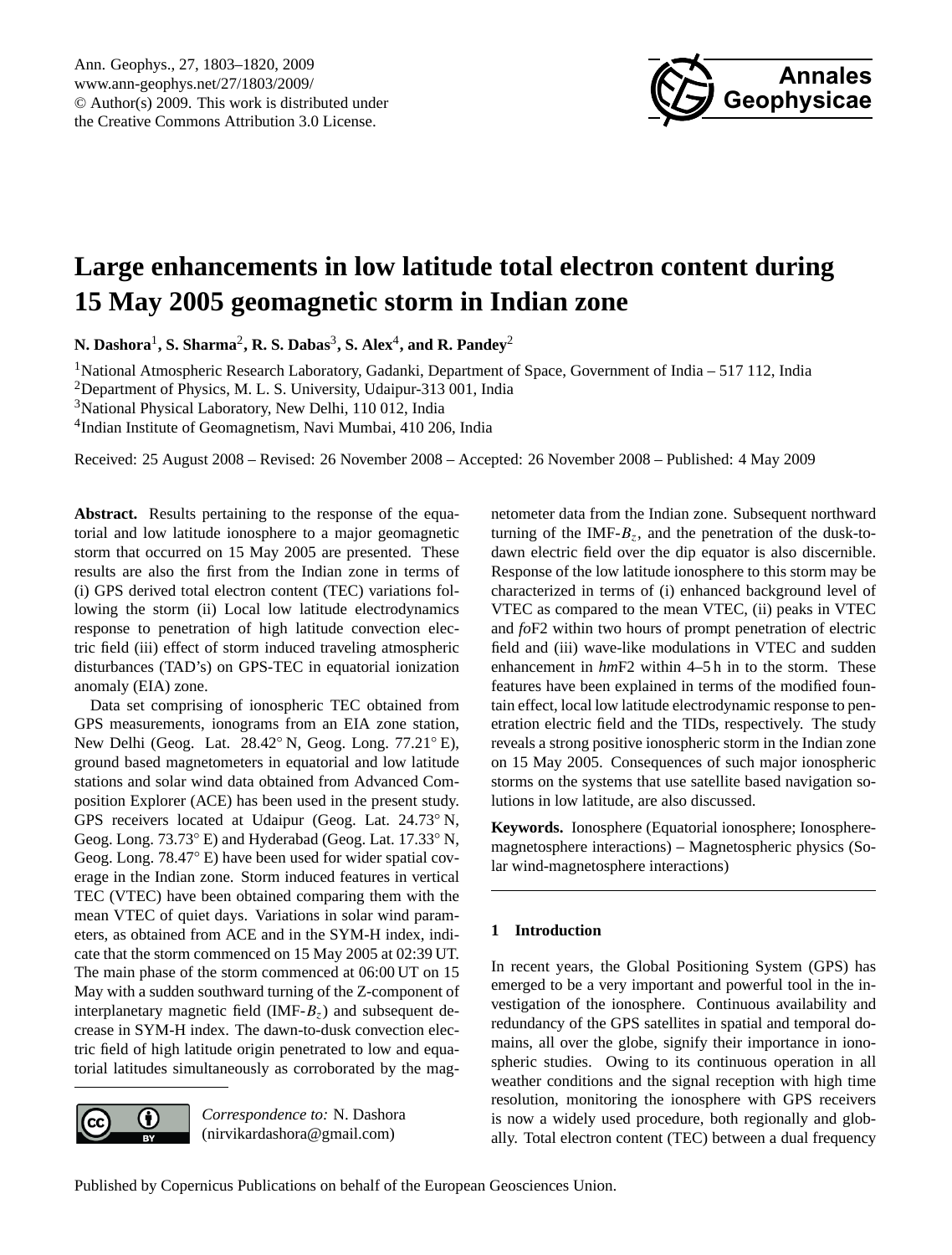receiver and a constellation of GPS satellites is calculated from L1 and L2 carrier signals and codes transmitted simultaneously by the GPS satellites. The TEC is the measure of electrons contained in a cylinder of unit cross section between a receiver and a satellite along the line of sight. The TEC thus obtained is an important parameter for the study of ionospheric variations and dynamics. However, sudden variations in TEC degrade the phase and amplitude of the received GPS signal and hence are an impediment to the transionospheric communication and navigation. In the low latitude zone, signal degradation may be more likely because of large variations in TEC near the crest of the equatorial ionization anomaly (EIA), owing to very large background TEC values.

During the geomagnetic storms, it has been observed that the TEC varies drastically at almost all latitudes on global and regional scales (Ho et al., 1996; Jakowaski et al., 1999; Maruyama et al., 2004; Zhao et al., 2005; Foster and Rideout, 2005). Large variations in TEC during the geomagnetic storms introduce additional range errors in the EIA zone latitudes (Liu et al, 1999; Basu et al., 2001, 2005; Lin et al., 2004; Dashora and Pandey, 2007a) for the reasons as noted above and therefore, the navigational errors become more grievous in the EIA zone during geomagnetic storms. Ionospheric response, in terms of TEC, to a geomagnetic storm is different depending on the geographic location of the receiver, and the strength and local time of occurrence of the storm (Tsurutani et al., 2004; Mannucci et al., 2005). Until a complete understanding of the processes that lead to an ionospheric storm develops, variations in TEC during each storm require to be investigated in real time to mitigate the errors in GPS navigation.

Effects of storm time electrodynamics, neutral winds and subsequent compositional changes, show both increase and decrease in the ionospheric F-region density (Kumar et al., 2005), characterized by positive and negative ionospheric storms, respectively (Buonsanto, 1999). The electrodynamic effects of the geomagnetic storm manifest on varied time scales and include the prompt penetration of the convection electric field and the disturbance dynamo electric field.

The sudden southward turning of the z-component of the interplanetary magnetic field (i.e. IMF- $B_7$ ), from a steady northward configuration, produces a dawn to dusk convection electric field at high latitudes (Nishida, 1968, Somayajulu et al., 1987; Sastri et al., 1992a, b; Kikuchi et al., 1996, 2008). This creates the so-called under-shielding condition and the region-1 electric field penetrates instantaneously to the equatorial and low latitudes (Kikuchi and Araki, 1979; Kikuchi, 1996). It operates on time scales of an hour or so and is called the prompt penetration electric field (Fejer et al., 2007, and references therein). However, after a steady southward configuration, the IMF- $B<sub>z</sub>$  turns northward again and the over-shielding condition occurs. In this case, the existing region-2 electric field penetrates the equatorial and low latitudes (Kelley et al., 1979; Sastri et al., 1992a, b; Kikuchi et al., 2008). In this paper, we discuss the effects of the prompt penetration electric fields, originating due to under and over shielding conditions, on equatorial and low latitude ionosphere.

The enhanced energy deposition during the main phase of the geomagnetic storms and subsequent Joule heating in the high latitudes modifies the global thermospheric wind circulation resulting in disturbance dynamo electric field (Blanch and Richmond, 1980). The disturbance dynamo fields manifest on time scales of a few hours to days in the low latitude ionosphere.

In addition to these electrodynamic processes, the impulsive heat inputs in the auroral zone may generate a spectrum of atmospheric gravity waves (AGWs) that disperse as they propagate away from the source. These waves are called traveling atmospheric disturbances (TADs) (Hines, 1960, 1974; Richmond, 1978; Jing and Hunsucker, 1993; Balthazor and Moffet, 1997). The TADs are manifested in the ionosphere as Traveling Ionospheric Disturbances (TIDs) (Millward et al., 1993; Hocke and Schlegel, 1996; Kirchengast et al., 1996). Once the equator-ward propagating TADs arrive at middle latitudes, the associated meridional wind causes an uplift in the peak height of the F-region (*hm*F2), which in turn leads to an initial decrease followed by a subsequent increase in the peak density of the F-region (*Nm*F2) (Bauske and Prolss, 1997). According to Prolss (1993) and Bauske and Prolss (1997), the TAD is an impulse-like perturbation formed by a superposition of gravity waves, which propagates with high velocity (e.g. ∼600 m/s) in meridional direction. It has been emphasized that AGWs affect the ionosphere primarily through their meridional winds, which drag the ionization along the inclined magnetic field lines (Kirchengast et al., 1996; Sastri et al., 2000). The height of the ionization layer is thus changed and an increase in layer height leads to a positive ionospheric storm if the height dependence of ionization production and loss is considered. The effect of storm induced TIDs on TEC has been studied in high and mid latitudes (Afraimovich et al., 2000; Tsugawa et al., 2004, 2006; Nicolls et al., 2004; Ding et al., 2007), but the same has not been reported from equatorial and low latitude zone so far. In this paper, we present the results of a positive ionospheric storm that followed a geomagnetic storm on 15 May 2005 in local daytime in the Indian zone. These are the first results concerning this storm from the region wherein, the observed ionospheric density enhancements have been attributed to (i) the prompt penetration electric field and (ii) to the TADs.

#### **2 Solar wind and geomagnetic conditions**

An eruption of a solar active region AR 10759 produced a fast halo coronal mass ejection (CME) and was associated with a long-duration M8 class X-ray flare with peak emission at 16:57 UT on 13 May 2005. The disturbance arrived at the earth on 15 May 2005. The interplanetary event,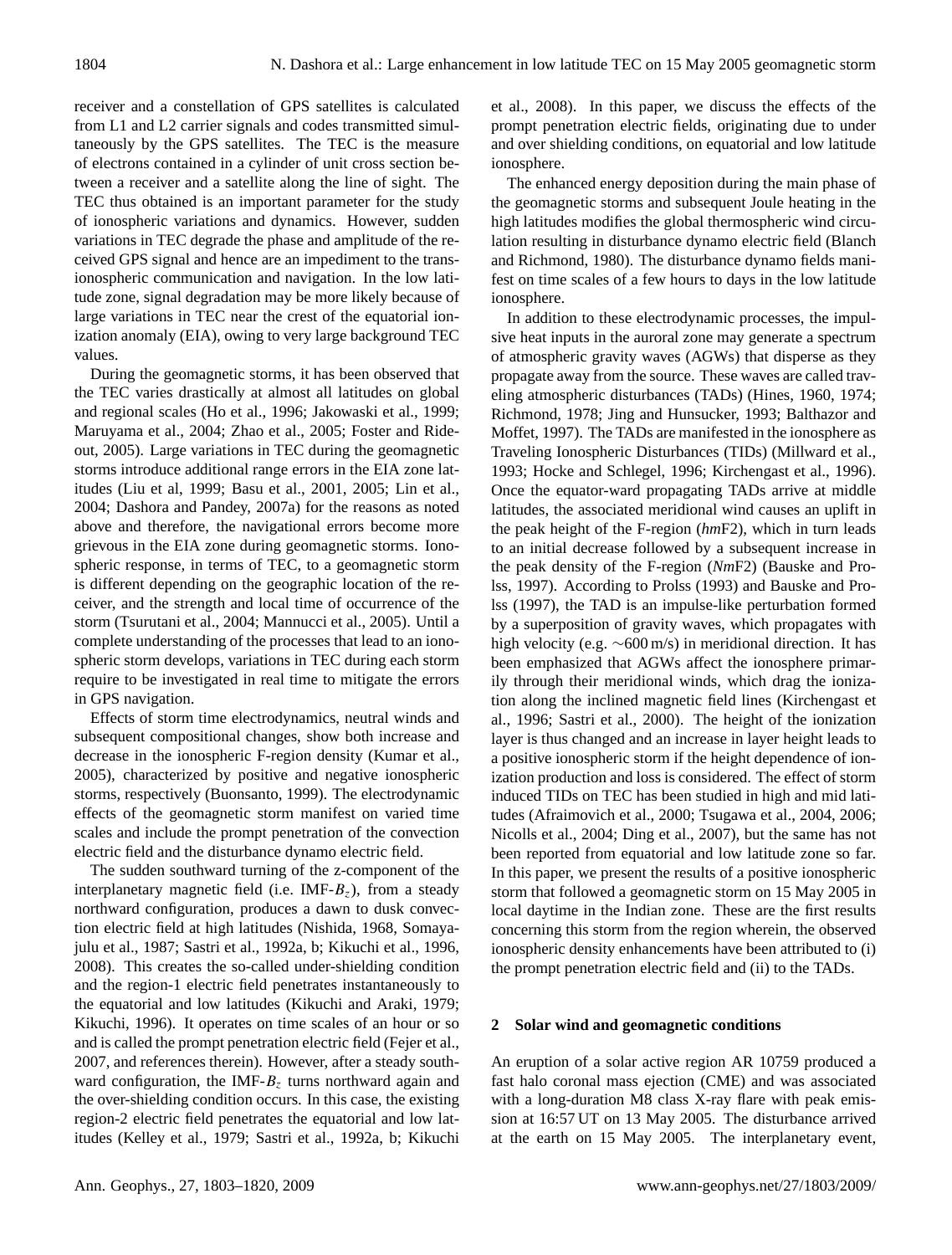

**Fig. 1.** The solar wind and geomagnetic parameters from 14–16 May 2005. Three panels from top are the solar wind (proton) speed (green), the proton density (magenta), the IMF- $B_z$  (red) as measured by ACE spacecarft and SYM-H index (blue) at bottom.

May 14 May 15 May 16

Universal Time ( UT )

corresponding to the geomagnetic storm of 15 May 2005, is shown in Fig. 1, for the period 14 to 16 May 2005. The panels from the top are the interplanetary parameters – solar wind (proton) speed, the proton density and the IMF- $B<sub>z</sub>$  with time resolution of 64, 64 and 16 s, respectively. These parameters were measured from the Advanced Composition Explorer (ACE) satellite and were obtained as level 2 data from the web-site [http://www.srl.caltech.edu/ACE/ASC/.](http://www.srl.caltech.edu/ACE/ASC/) The bottom panel of the figure shows variation of the symmetric geomagnetic disturbance index, SYM-H, which is the horizontal component of the geomagnetic disturbance field (Iyemori and Rao, 1996). The SYM-H index is essentially the same as hourly  $D_{st}$  index, except that its time resolution is 1 min. The SYM-H index for the interval 14–16 May 2005 was obtained from the WDC-Kyoto web site.

In preparing Fig. 1 the solar wind parameters have been shifted in time, in accordance with the storm sudden commencement (SSC) as observed in SYM-H index. This has been done for better comparison of the parameters obtained from the satellite and ground based instruments. This also minimizes the errors in computation of time shifts that are encountered in computing the shock arrival time from ACE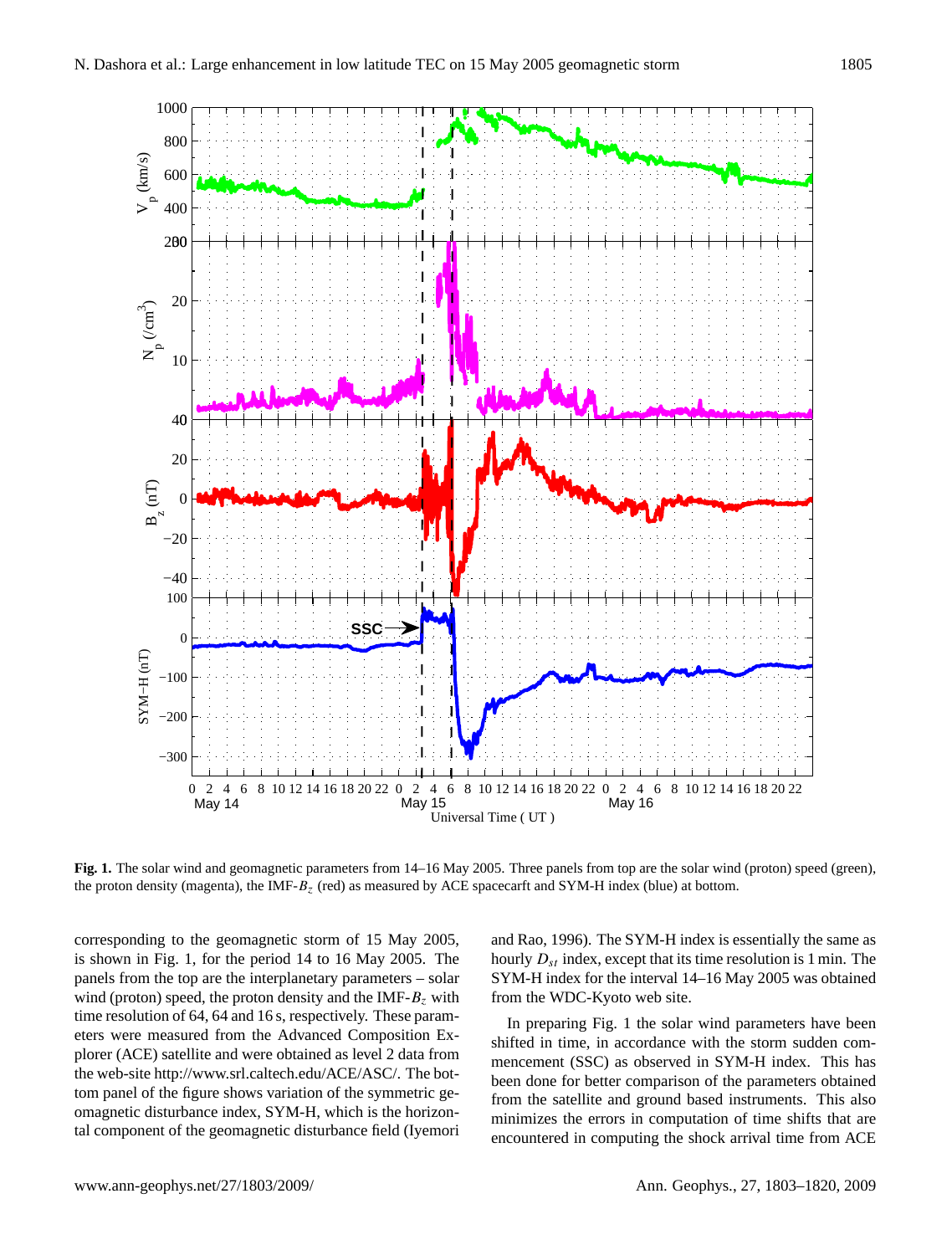satellite to the magnetopause by using the solar wind speed information. Thus, the SSC occurred at 02:39 UT on 15 May 2005 as indicated by a vertical heavy dashed line. An arrow at the same time, in the bottom panel of Fig. 1, indicates the time of SSC as recognized in SYM-H index. The solar wind speed and proton density data for the period of 02:10 UT to 03:48 UT was not available and hence the interplanetary shock is not visible at the time of SSC. However, the shock is obvious in the data after 03:48 UT. The shock has been identified by an abrupt increase in the solar wind speed from about 400 km/s to 1000 km/s, a density increase from about  $4 \text{ cm}^{-3}$  to  $30 \text{ cm}^{-3}$ .

The sudden decrease of IMF- $B_z$  to  $-45$  nT at 06:00 UT caused a sharp decrease in SYM-H index value and commenced the main phase of the geomagnetic storm. The lowest value of SYM-H index being −305 nT at around 08:20 UT on 15 May. Therefore, as per the categorization of the geomagnetic storms based on minimum  $D_{st}$  index values (Gonzalez et al., 1994), this storm falls under major geomagnetic storm. Rapidly decreasing IMF- $B<sub>z</sub>$  causes the sudden increase in polar cap potential, resulting in the generation of sudden region-1 currents. The region-2 currents (the lower latitude current system in the auroral region due to Alfvén layer shielding charges generated by the ring current) cannot respond at the same rate. Thus the high latitude electric potential, which is normally shielded by the region-2 currents, can reach much lower latitudes (Peymirat et al., 2000). The condition is called under-shielding, which results in prompt penetration of interplanetary electric fields to low latitudes and equator. The prompt penetration (hereafter stated as PP) electric fields are transmitted almost instantaneously to the low latitudes (Arakai and Kikuchi, 1979). But the efficiency and amplitude of the transmitted electric field depends on the conductivity distribution in equatorial and low latitude ionosphere (Gonzalez et al., 1983). Recent studies (Maruyama et al., 2005) have shown that such penetration of the electric field is more effective during daytime. For a sudden decrease (increase) of IMF- $B<sub>z</sub>$  and subsequent occurrence of under-shielding (over-shielding) condition, the PP fields are directed eastward (westward) during the day and westward (eastward) during the night, producing perturbed upward (downward) and downward (upward) vertical ionospheric drifts, respectively in the low latitude and equatorial ionosphere. Hence, the PP electric fields of both kinds produce remarkable effects in the low latitude and equatorial ionosphere, depending upon the strength and rate of change of IMF- $B<sub>z</sub>$ , and their local time of occurrence (Fejer et al., 2007). The evidence that the high latitude convection electric field had penetrated to low latitudes at 06:00 UT on 15 May, can only be given through proxy measurements, because, direct measurements of the zonal winds and ionospheric electric fields of E-region are practically difficult (Kelley, 1989). The daytime ionospheric E-region electric fields have direct bearing on F-region zonal and vertical drifts. The Incoherent Scatter Radars (ISR) can precisely measure these drifts (Woodman, 1970; Fejer, 1991; Kudeki et al., 1999) and the measured F-region drifts can significantly be used as a proxy to the electric fields. In the absence of F-region vertical drift measurements, the other proxy to the electric field may be the changes in the horizontal component of the magnetic field over the equator, due to changes in the primary eastwest electric field and its response observed in the horizontal currents. The use of such proxy largely depends on the conductivity distribution in the ionosphere, although, the same has been extensively used in equatorial latitudes. Observations from magnetometer data have been used to determine the effect of high latitude electric fields in equatorial and low latitudes during geomagnetically disturbed conditions (e.g. Nishida, 1968, and recently by Kikuchi et al., 1996, 2000, 2008, and references therein). Such observations have also been useful during quiet periods for correlating the strengths of EEJ current and EIA in low latitudes (e.g. Rastogi and Klobuchar, 1990). Chandra and Rastogi (1974), Balan and Iyer (1983), Sastri (1988), Rastogi and Klobucher (1990), Sastri et al. (2000) and Rastogi (2000) have studied earlier the relationship between variations in the H component of the geomagnetic field with the strength of the EEJ and with the equatorial vertical drift velocity. Recently, Anderson et al. (2002, 2004, 2006) have tried to quantify such correlations. It is now well established that under the geomagnetic quiet conditions, the EEJ as well as the daytime F-region vertical plasma drift predominantly depends upon the E-region dynamo process (Heelis, 2004). Hence, the primary eastwest electric field over the equator and in low latitudes plays an important role in modifying the equatorial E- and F-region electrodynamics (Fejer and Scherliess, 2001). In case of an external (penetration) electric field simultaneously imposed over the equator and low latitudes, the effects produced by the same field in the two regions are of different magnitudes. The external electric field may cause large current over dip equator and may produce large magnetic fluctuations over there, but in low latitudes, the same externally imposed electric field may not produce large currents due to much smaller conductivities and, hence, very small magnetic fluctuation in H component would occur.

Another point that we wish to highlight is the relationship between the daytime low latitude primary eastward electric field and the equatorial F-region vertical  $E \times B$  drift. Due to the high parallel conductivity in daytime, efficient mapping of the low latitude E-region zonal electric field to equatorial F-region is possible. Thus, the low latitude east-west electric field may be observed without much attenuation in the Fregion over the dip equator. Thus, the major contribution for the daytime equatorial F-region vertical  $E \times B$  drift comes from the low latitude E-region dynamo. The daytime equatorial F-region  $E \times B$  drift then produces a remarkable fountain effect over the equator, resulting in the EIA on both sides of the dip equator in  $\pm 20$  degree in the low latitudes. During geomagnetic disturbed conditions, the high latitude electric field penetrates to equatorial and low latitudes. As noted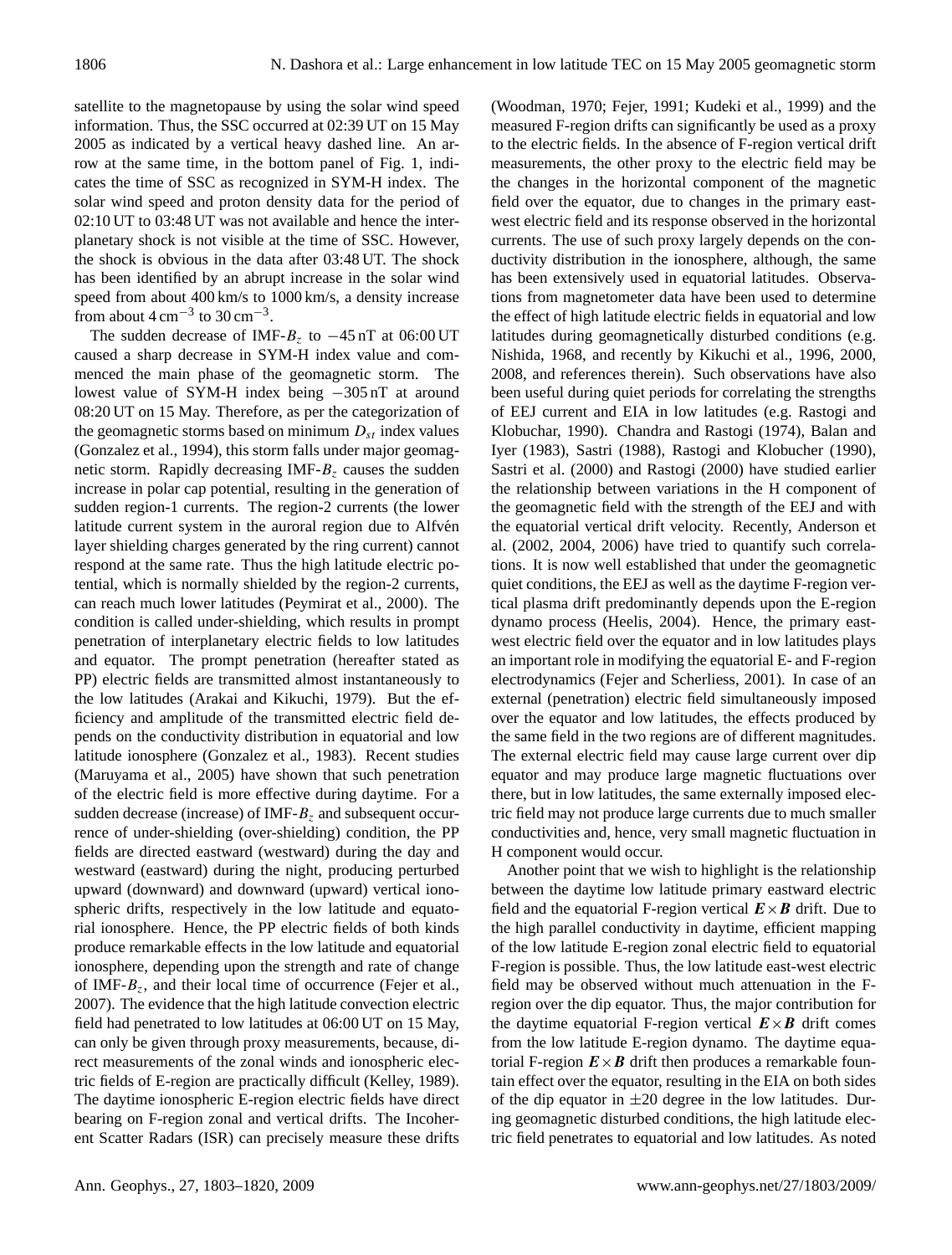above, the direction of the penetration electric field during daytime is eastward (westward) for under (over)-shielding. Hence, sudden transformations in the primary east-west electric field in low latitudes occur at the time of penetration of high latitude electric field. This disturbance electric field then maps to equatorial F-region, which in turn causes sudden modifications in the F-region vertical  $E \times B$  drift over the equator as observed and reported by many authors using different techniques like ionosonde, radar and satellite measurements (Sastri, 1992a, b; Fejer and Scherliess, 1995; Fejer et al., 2007; Kelley et al., 1979; Abdu, 1997; Kil, 2007).

Anderson et al. (2002, 2006) and other authors have attempted to empirically relate the daytime equatorial F-region vertical  $\mathbf{E} \times \mathbf{B}$  drift with the  $\Delta H$  measurements, stating that the  $\Delta H$  might serve as a proxy to the electric field. This electric field may be of E-region dynamo or the high latitude origin. The  $\Delta H$  is a measure of EEJ strength and since, during daytime, the zonal electric field is a common physical quantity between them, seeking correlation may be logical but may not be physical. As noted above, for a small increment in the equatorial primary eastward electric field, the EEJ current strength may be large, resulting in large  $\Delta H$ values. Whereas, the similar increment in the low latitude electric field may not be able to enhance the equatorial Fregion vertical drift up to the same order of magnitude. There is a proportionality factor of ionospheric conductivity between the EEJ current strength and the daytime equatorial eastward electric field. Therefore, a linear relationship (of kind  $\Delta H = A \cdot \mathbf{E} \times \mathbf{B}$  drift +C, with two coefficients A and C) exists between the  $\Delta H$  and the daytime F-region equatorial vertical drift (see Anderson et al., 2002). First coefficient A, is the slope of the linear fit and the second coefficient  $C$  is a constant factor. Both the coefficients would vary with regard to latitude, longitude, solar activity (i.e. solar flux) and season. To illustrate this variability, Anderson et al. (2006) and Anghel et al. (2007) have attempted to provide such empirical relationships for three different longitude sectors for different seasons and solar activity conditions by using several numerical techniques.

During the daytime prompt penetration of high latitude electric field in the low latitudes, sudden modifications in the total electric field in the low latitudes occur. This would suddenly increase/decrease the vertical component of the low latitude F-region  $E \times B$  drift. As noted above, the local low latitude F-region vertical drift would also play a significant role in the modification of the low latitude electron density and the TEC. A significant aspect of daytime equatorial and low latitude electrodynamic processes is the associated time lag. From the time of start of the vertical drift over the equator to production of the EIA, there is a certain time lag and shows that the build up of EIA is a slow process. Some of the earlier studies have shown that EIA develops after a delay of about 3–4 h in response to the development of primary east-west electric field (Rastogi and Klobuchar, 1990). This delay may vary under different seasons and variable ionospheric background conditions. Therefore, starting from the strength of EEJ on the storm day, we show the observations in the EIA zone in the following.

Observations of horizontal component of geomagnetic field (H) from two stations in the Indian zone, Tirunelveli (Geog. Lat. 8.42◦ N, Geog. Long. 77.48◦ E, Geomag. Lat. 0.57◦ S) and Alibagh (Geog. Lat. 18.63◦ N, Geog. Long. 72.87◦ E, Geomag. Lat. 10.03◦ N) have been used to infer the direction of the PP electric field, and hence the vertical movements of F-region plasma over equator. Observations of H component of geomagnetic field, with 1-min resolution, obtained from ground-based magnetometers have been used for the purpose. The H component data from both the stations has been separately corrected for nighttime base level for the month of May 2005 to obtain  $\Delta H_{\text{TIR}}$  and  $\Delta H_{\text{ABG}}$ . Figure 2 shows the difference ( $\Delta H_{\text{TIR}}-\Delta H_{\text{ABG}}$ ) for 15 May 2005. Three features, in the difference,  $(\Delta H_{\text{TIR}}-\Delta H_{\text{ABG}})$ , measured on 15 May 2005 are evident. The first one is the sudden impulse with a maximum value of about 30 nT at about 02:40 UT, corresponding to the storm sudden commencement (SSC). The second is concerned with the large impulse, with a peak value of about 220 nT, at about 06:10 UT. This involves penetration of high latitude convection electric field over the dip equator. The third one is concerned with features that are seen after the peak. The difference  $(\Delta H_{\text{TIR}} - \Delta H_{\text{ABG}})$  then sharply decreased to -115 nT at around 08:20 UT. It fluctuated between −50 nT and −120 nT up to 09:30 UT. The difference then sharply increased and became positive at about 11:05 UT. Large variations in the difference,  $(\Delta H_{\text{TIR}}-\Delta H_{\text{ABG}})$ , as observed after 06:00 UT, represent the complexities associated with the storm-induced variations, first, in the east-west electric field over dip equator, then in EEJ current strength. The large increments exhibit enhanced eastward electric field over dip equator and enhanced EEJ current. The large decrements exhibit decreased eastward or enhanced westward electric field over dip equator and counter EEJ (CEEJ) current. Also, there is a significant correlation between the variations of IMF- $B<sub>z</sub>$ (Fig. 1) and ( $\Delta H_{\text{TIR}}-\Delta H_{\text{ABG}}$ ).

#### **3 Observations**

#### **3.1 Total Electron Content (TEC)**

The GPS signal recorded by two dual frequency receivers, one located at Udaipur (Geog. Lat. 24.73◦ N, Geog. Long. 73.73◦ E) and the other at Hyderabad (Geog. Lat. 17.33◦ N, Geog. Long. 78.47◦ E) have been used in the study. GPS receivers provide the line of sight (slant) TEC for each receiversatellite pair. Inherent to these measurements are the GPS receiver and satellite bias errors. These errors have to be estimated and removed during the post processing of the data. But, these errors do not pose a serious threat to the studies covering shorter periods of about one week or so, as the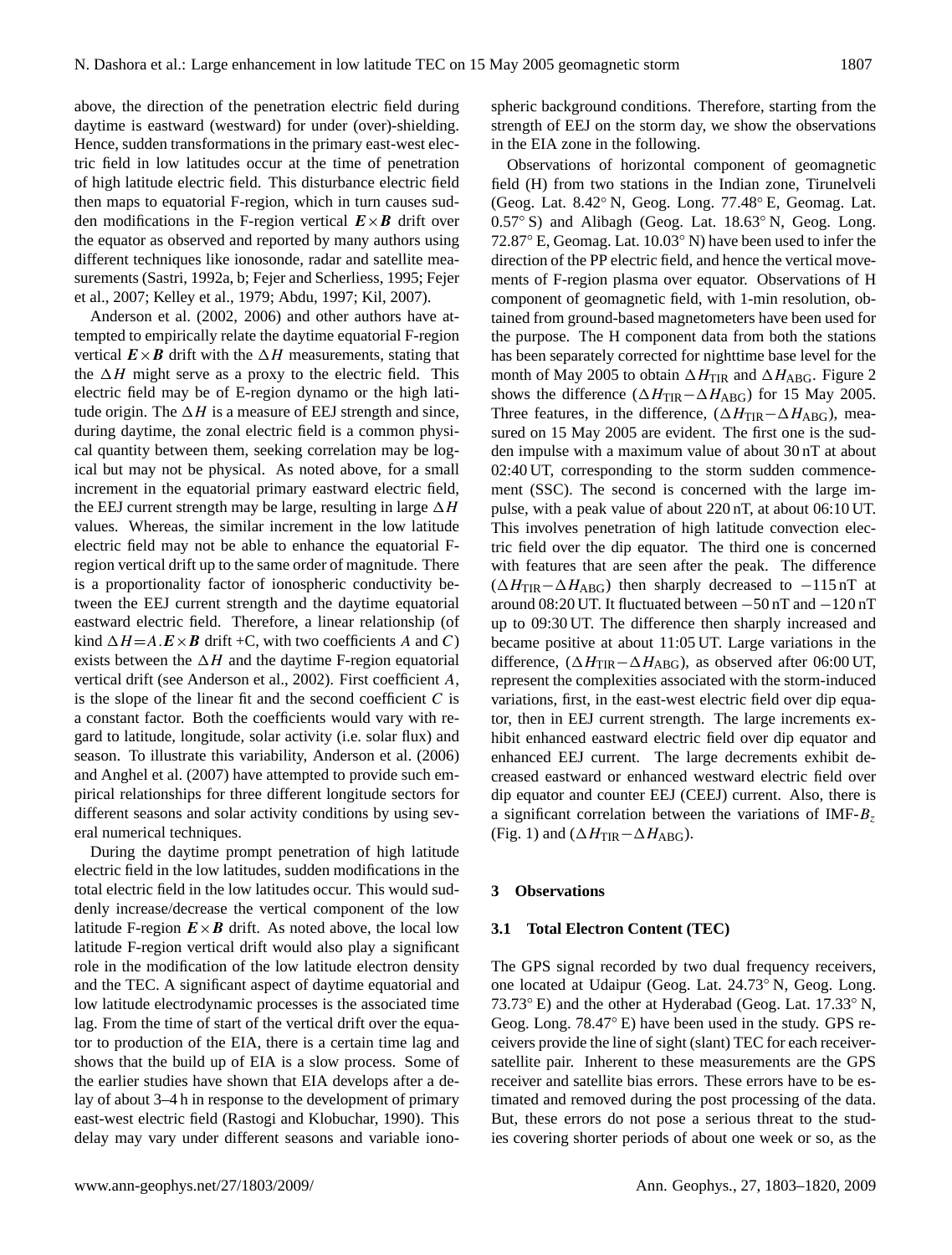

**Fig. 2.** The (ΔH<sub>TIR</sub>−ΔH<sub>ABG</sub>), estimated using Tirunaveli (equatorial) and Alibagh (non-equatorial) magnetometer data with 1 min resolution. Variation on 15 May 2005 (red solid line) and for mean of quiet days (blue-broken line) are shown for comparison. The vertical dashed line at 06:00 UT represent the time of PP of electric field and the vertical arrow at about 06:30 UT shows the sudden reversal in the quantity.

errors are known to vary over periods of weeks to months. In the present case, as we are interested in comparing the storm time TEC values with the quiet time TEC values of nearby period of a few days, these errors have not been removed completely. The RINEX (Gurtner, 1994) observation files for Hyderabad station have been obtained from IGS (International GNSS Service) web-site. The time resolution of the RINEX data obtained from Hyderabad station is 30 s and that from Udaipur station is 60 s. All the steps, beginning right from the GPS data pre-processing to estimating the VTEC as a product, have been accomplished with the software developed by Dashora and Pandey (2007b). The slant TEC has been calculated from RINEX data after the detection and correction for the cycle slips and outliers using the algorithm of Blewitt (1990). The slant TEC, thus obtained, has been converted into vertical TEC (VTEC) following the procedure of Ma and Maruyama (2003). For this, a thin ionospheric shell at an altitude of 350 km has been assumed. The latitudes and longitudes of ionospheric pierce points (IPPs) have been computed from the RINEX Navigation Message data by using standard coordinate transformation formulae and corrections in satellite orbits (Hoffmann-Wellenhof, 2001). The VTEC thus calculated corresponds to the coordinates of IPP at each epoch of pass of the respective GPS satellite. Since, the data at the satellite elevation angle lower than 30◦ may be corrupted due to multi-path and higher horizontal ionospheric gradients, such data has been excluded from the presentation. The GPS satellites are designated by a pseudorandom number (PRN). We have observed that six satellites with PRNs 1, 14, 15, 18, 22, and 25 were in sight from both the stations during the period (from 06:00–12:00 UT), when the geomagnetic storm commenced on 15 May. However, we are presenting the results from two representative PRNs, 14 and 22, for both the stations. These cover the main features of VTEC observed by other PRNs as well. Figure 3a and b gives the VTEC variations as observed for PRNs 14 and 22, respectively, from Udaipur. Similar results for Hyderabad are given in Fig. 4a and b and cover the local daytime on 15 May 2005. The bottom panels in Figs. 3 and 4 give two types of VTEC curves. The solid black-continuous curve shows the VTEC observed on 15 May. The blue dotted curve with 1 sigma vertical bars on each epoch of observation shows the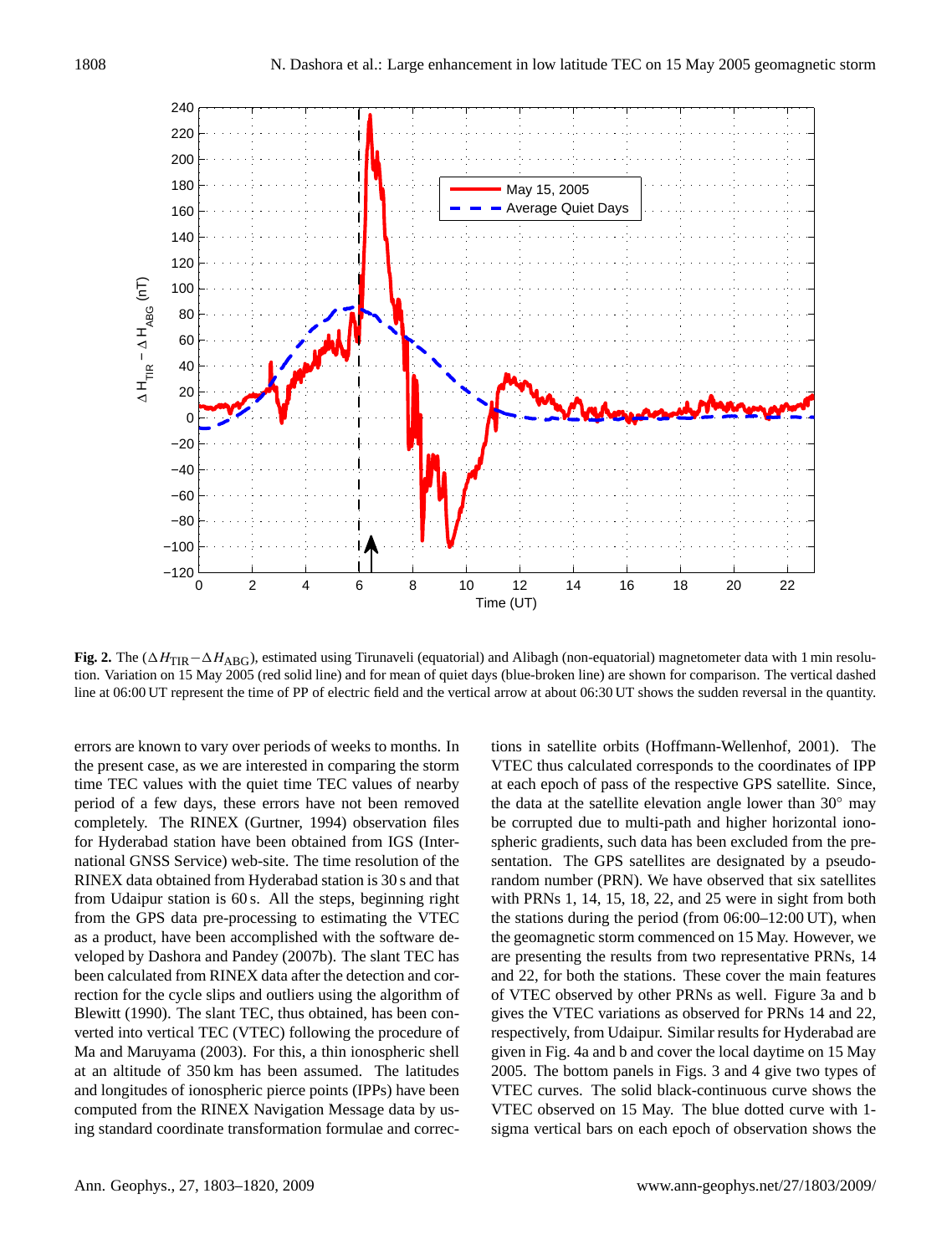

**Fig. 3a.** VTEC observations from Udaipur for PRNs 14. The VTEC curve on 15 May 2005 (black solid) is shown in comparison with the mean VTEC (blue dotted) in the bottom panel. Vertical bars (magenta) of  $1\sigma$  on mean VTEC curve represent the standard deviation for estimated mean. Middle panel shows the detrended VTEC obtained by detrending the VTEC of 15 May with a polynomial fit. The Uppermost panel in the figure shows the Geomag. Lat. (left ordinate-black curve) and Geog. Long. (right ordinate-blue dashed curve) for the IPPs for the pass of GPS satellite, respectively.

mean VTEC values of the quiet days of May 2005 for the same PRN. The mean VTEC curves exhibit smooth variations with respect to time, while the satellites cover a range of latitudes and longitudes. The middle panels of the Figs. 3 and 4 give the detrended VTEC values obtained from the VTEC values of 15 May. Detrending has been achieved by fitting a polynomial to the VTEC curves of 15 May. This smooth polynomial has been subtracted from the VTEC variations of 15 May to get the detrended VTEC variations. The detrended VTEC has been used to highlight the effect of the storm on 15 May. The most appealing features of VTEC on storm day are the formation of multiple peaks and wave-like features. These features have been very well brought out by the detrended VTEC in the middle panels. We have highlighted the peaks in the detrended VTEC by enumerating them in

their order of temporal occurrence. The corresponding peaks are P1 through P5. We will discuss about the time of appearance of each peak in the following subsections. The top panels in the Figs. 3 and 4 give the locations of the IPPs in terms of Magnetic Latitude (scale on left ordinate, continuous black curve) and the Geographic Longitude (scale on right ordinate, broken blue curve) for each epoch of observation. It is worth mentioning here that the GPS satellites are slow east-west moving satellites and the VTEC observations should always be looked at the location of IPPs in space and time.

### **3.1.1 Observation from Udaipur GPS station**

Figure 3a and b gives the VTEC variations on 15 May as observed from Udaipur. The bottom panels of both the figures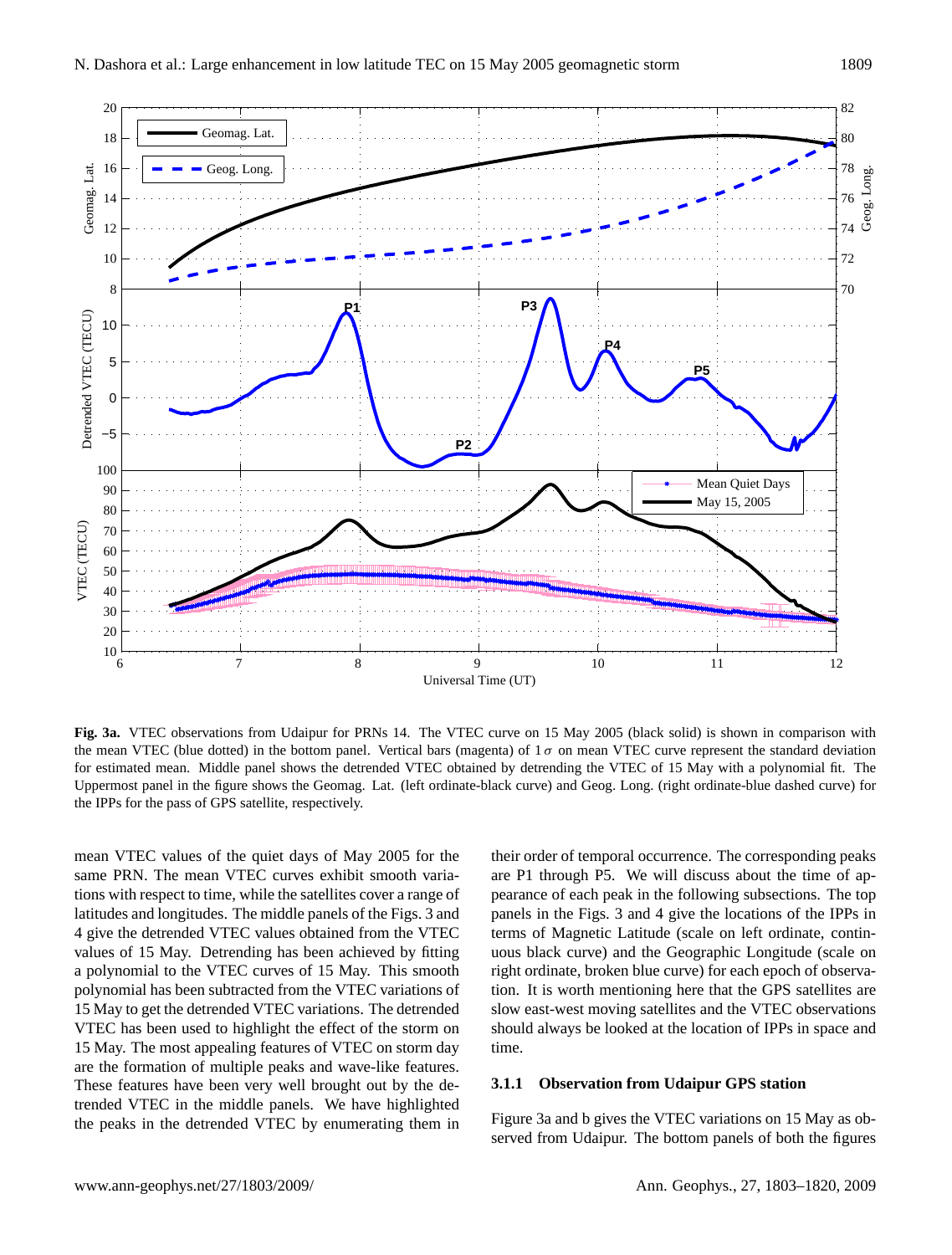

**Fig. 3b.** VTEC observations from Udaipur for PRNs 22. Rest is same as Fig. 3a.

show large differences between the mean VTEC curves and the VTEC curves of 15 May for both the PRNs 14 and 22. As evident from the top panels of Fig. 3a and b, each PRN has covered a large range of magnetic latitudes and longitudes, from about 10 $\degree$  N to 18 $\degree$  N in latitudes and from 70 $\degree$  E to 80◦ E in longitudes. Thus each satellite PRN 14 and 22, covers the EIA region in Indian zone. The bottom panels of the figures clearly reveal that the mean VTEC curves for either PRN are smooth and that the maximum mean VTEC value is about 50 TECU during the quiet periods. In Fig. 3a, a discernible maximum occurs around 10:00 UT and in Fig. 3b it is around 08:00 UT, when the satellites pass near, or, through the crest region of the EIA. This difference in time, when maximum VTEC is observed for the two PRNs, is due to different latitude zones that the two satellites cover.

Compared to the mean VTEC, the VTEC on 15 May is, in general, enhanced after 06:00 UT with a maximum in the range 90–95 TECU. The most appealing features of storm day VTEC are the multiple peaks and wave-like features. It can be seen from Fig. 3a and b that, on 15 May, the VTEC

values are higher than the mean VTEC throughout 06:00– 12:00 UT. The VTEC increases up to about 07:50 UT and then starts decreasing. The decrement in VTEC is seen up to 08:15–08:30 UT. Thus, a peak in VTEC formed around 07:50 UT. The detrended VTEC shown in the middle panels of Fig. 3a and b, clearly bring out this feature. This peak is has been denoted by P1. The coordinates corresponding to the peak P1 can be ascertained from the top panels of Fig. 3a and b for PRNs 14 and 22, respectively. In terms of (MLAT, GLONG) pairs, the location of P1 is about  $(14.5°\text{ N}, 72°\text{ E})$ for PRN 14 and  $(17.5° N, 72° E)$  for PRN 22. The coordinates of P1 for the two PRNs imply simultaneous formation of the peak on the same longitude sector, but at different latitudes. Formation of P1 at the same time (07:50 UT) but at different latitudes refers to the common mechanism that is operational for the formation of this peak. The other peaks, P2 through P5 are formed at 08:55 UT, 09:35 UT, 10:10 UT and 10:55 UT, respectively, as shown in the middle panels of both Fig. 3a and b.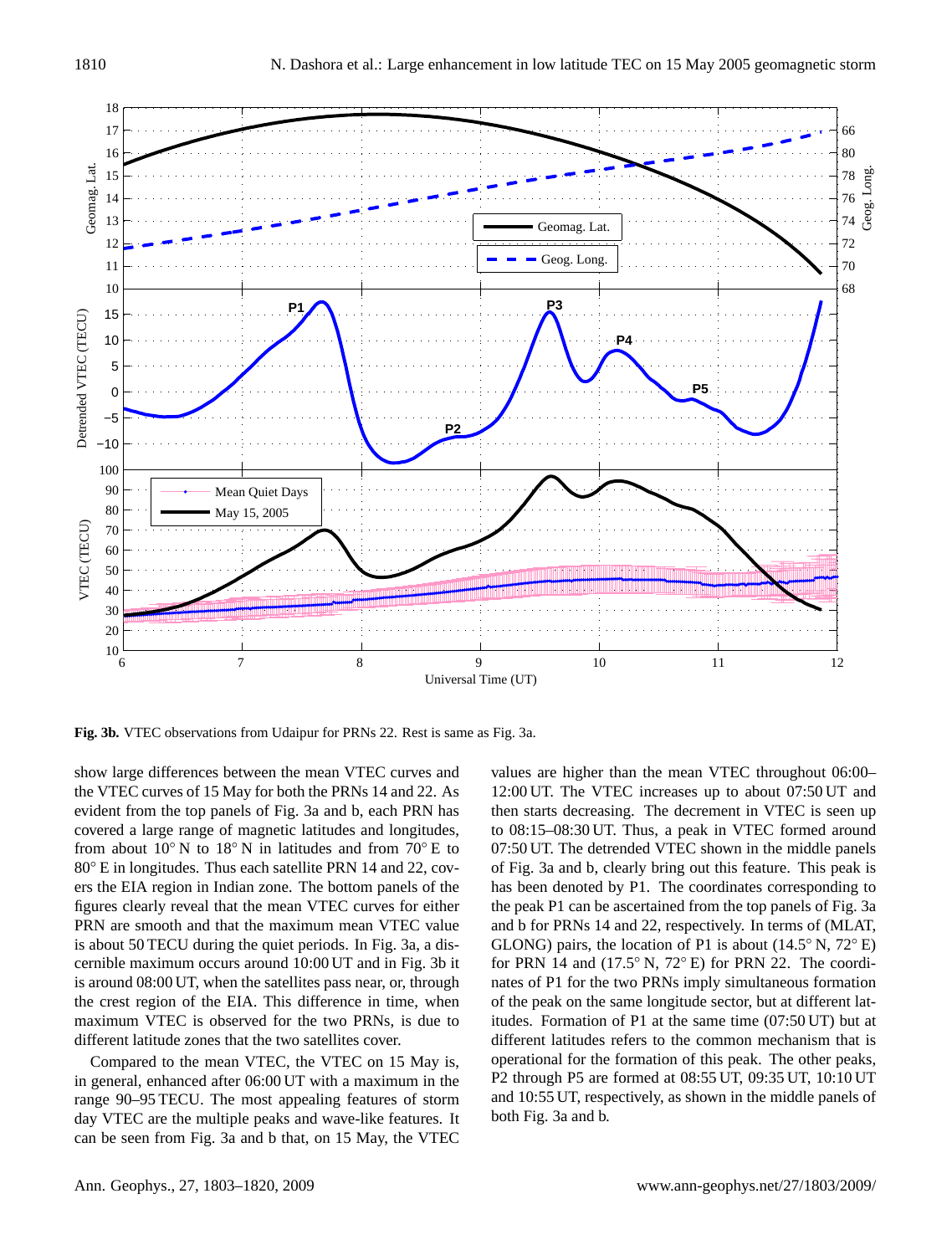

**Fig. 4a.** VTEC observations from Hyderabad for PRNs 14. Rest is the same as Fig. 3a.

#### **3.1.2 Observations from Hyderabad GPS station**

Figure 4a and b gives the observations on 15 May from Hyderabad GPS station for the same PRNs 14 and 22. The VTEC variations, as seen from Hyderabad, appear to be similar to the ones seen from Udaipur. The wave like features in VTEC are again observed. However, there are a few differences, in terms of range of latitudes and longitudes covered by the satellites and the details of temporal variations of VTEC. As is evident from Fig. 4a and b, the PRNs have covered a large range of (magnetic) latitudes and longitudes, from 02◦ N to 12◦ N and 75◦ E to 84◦ E. It should be noted that this area, covered by PRNs 14 and 22 from Hyderabad, comes under the equator-ward boundary of EIA in the Indian zone. The longitudinal coverage is displaced eastward compared to the coverage from Udaipur. Effectively, the combined observations from Udaipur and Hyderabad provide the MLAT coverage from 02◦ N to 18◦ N and the longitudinal coverage from 70◦ E to 84◦ E. Therefore, these observations justify the interpretations that have been given in a later section.

#### **3.2 Ionogram data from New Delhi**

The ionograms were recorded at New Delhi (Geog. Lat. 28.6◦ N, Geog. Long. 77.2◦ E) with a 15 min time resolution. Two parameters of interest have been extracted from the ionograms. The first parameter is the critical frequency of F2-layer i.e. *fo*F2 (MHz), that gives the temporal variations in the F-region electron density and the second is the *hm*F2 (Km) obtained from true height analysis, for inferring the height variations. Bittencourt and Abdu (1981) have emphasized that during daytime, the variations in the virtual height of F-layer  $(h'F)$  may not provide critical information about the vertical motions of the F-layer. Therefore, we have used the height of the F2-layer, corresponding to the maximum density (*hm*F2) to examine the vertical motions of the F-layer. Figure 5 provides these observations on 14 May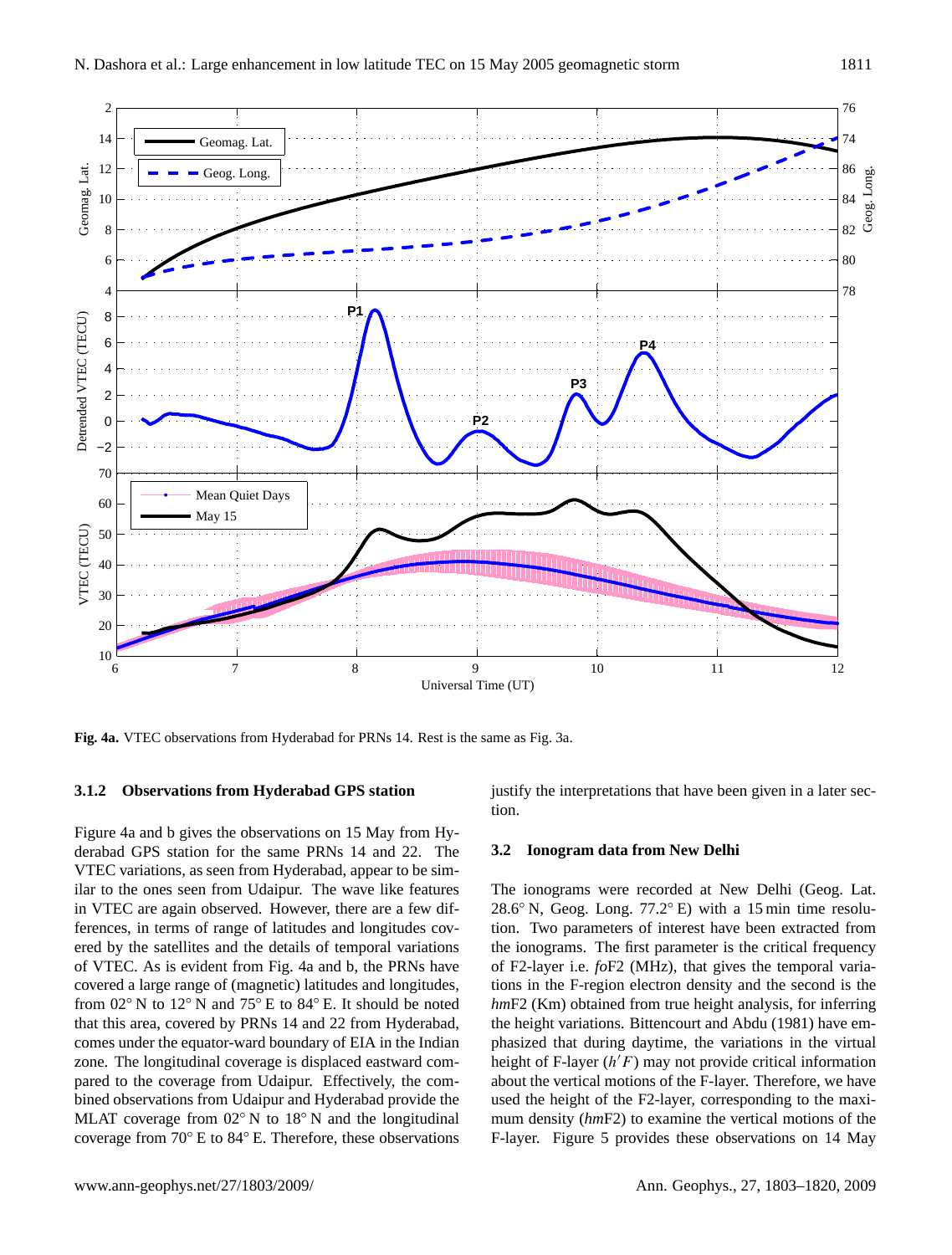

**Fig. 4b.** VTEC observations from Hyderabad for PRNs 22. Rest is same as Fig. 3a.

and 15 May 2005. Observations on 14 May serve as quiet time base values for comparison with storm time values on 15 May. Variations of *fo*F2 are given in the bottom panel and that of *hm*F2 in the top panel of Fig. 5, for 14 May (triangles with blue line) and 15 May (stars with red line), respectively. The lower abscissa shows the time in IST (Indian Standard Time =  $UT+05:30 h$ , while the uppermost abscissa shows the time in UT. The *hm*F2 variation on 14 May at New Delhi reveals that the F-layer rises up after sunrise and reaches an altitude of about 420 km around noon. Thereafter, it gradually comes down to about 300 km near sunset. The *fo*F2 on 14 May starts increasing gradually after sunrise and has a broad maximum past 1400 h and declines after 1900 h.

On 15 May, a sudden anomalous increment in *hm*F2 around 06:00 UT is clearly visible. The increment in the *fo*F2 followed that in the *hm*F2, though delayed by more than one hour. The *hm*F2 remained above 430 km up to 07:40 UT, while the *fo*F2 increased up to 14 MHz until this time. Then a decrease in the *hm*F2 from about 07:30 UT, was simultaneously followed by a sudden drop in the *fo*F2, up to 08:30 UT. Again, a large increment in the *hm*F2 started at 08:50 UT and peaked at around 09:10 UT. Thereafter, the *hm*F2 decreased continuously to around 12:00 UT. Whereas, the *fo*F2 showed consistent increments with small steps from 08:50 UT up to 11:30 UT and sharply decreased thereafter. Conclusively, the peaks in the *hm*F2 occurred at around 06:00 UT and 08:50 UT. Similarly, two peaks in the *fo*F2 occurred, one at around 07:30 UT and another between 09:30 to 11:30 UT. The ionosonde data has provided important information about the daytime F-layer height variations and subsequent follow-ups in low latitude electron density.

#### **4 Results and discussion**

Results on variations in TEC in the low latitude Indian zone, following a geomagnetic storm on 15 May 2005, have been presented. These observations have been substantiated by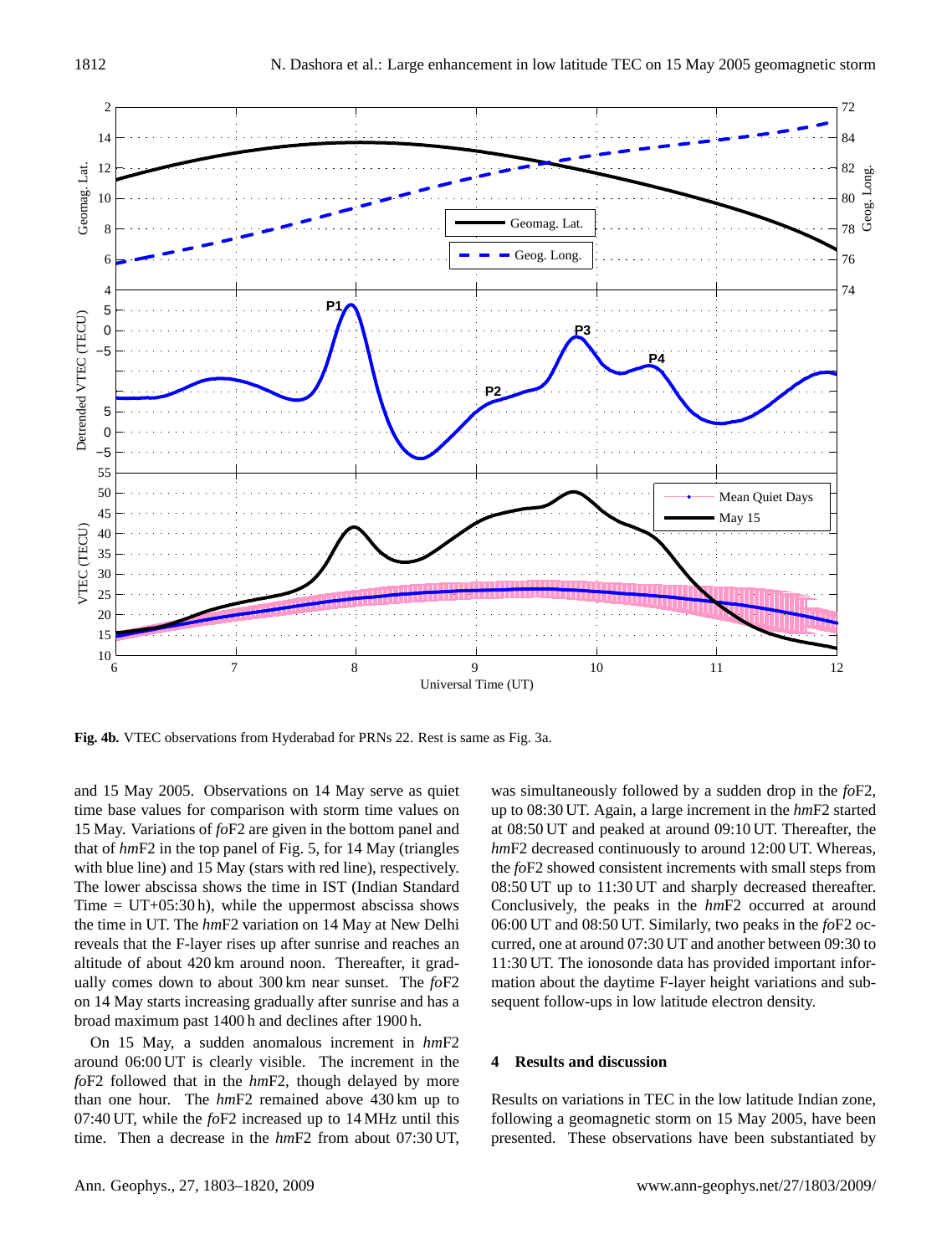

**Fig. 5.** Ionosonde data from New Delhi for the period of 14 and 15 May 2005. Variation of *hm*F2 (km) are shown in the upper panel and that of *fo*F2 (MHz) are shown in lower panel, with respect to Indian Standard Time (IST) on lowermost abscissa and UT on uppermost abscissa. Blue triangle markers represent values of parameters on 14 May and red star markers with red line represent that on 15 May 2005.

solar wind data, the ground-based magnetometers data from Alibag and Tirunelveli and ionosonde data from New Delhi. Gross features of the geomagnetic storm have been identified. The main phase of this storm commenced at around 06:00 UT on 15 May 2005 (Fig. 1) and the high latitude convection electric field penetrated to the equatorial and low latitudes in the Indian sector, is obvious from the Fig. 2. These observations provide us with sufficient inputs to discuss the high latitude penetration electric field associated with sudden southward and then northward turning of IMF- $B<sub>z</sub>$  on 15 May 2005. The temporal responses of the storm-time phenomena and their ionospheric signatures would be discussed hereafter.

## **4.1 Composite effects of sudden southward and northward turning of IMF-**B<sup>z</sup>

The IMF- $B<sub>z</sub>$  suddenly turned southward at 06:00 UT and after a few minutes, it turned northward at 06:15 UT (see Fig. 1). Then it recovered to zero level at 09:00 UT and went up and remained further northward until 11:00 UT. We wish to emphasize the response of the perturbation electric field associated with transient south and northward turning of the IMF- $B_z$  at around 06:00 UT and 06:15 UT. Figure 2 shows that similar fluctuations occurred in  $(H_{\text{TIR}}-H_{\text{ABG}})$ , and, hence, in the direction of zonal perturbation electric field in equatorial and low latitudes. Sastri et al. (1992a, b) and Kikuchi et al. (1996, 2008) have reported the transient perturbation electric fields of mixed polarity over the equator.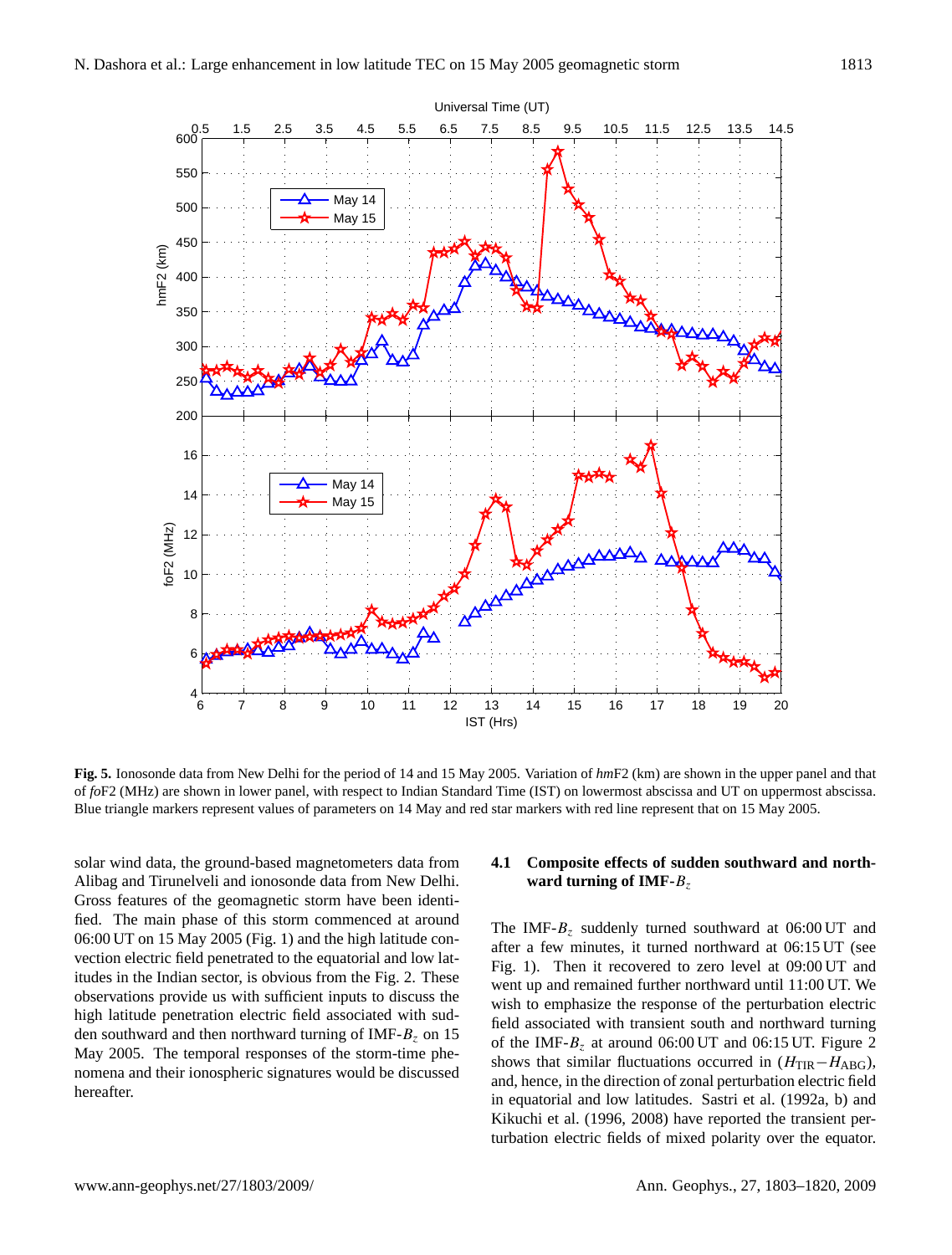Sastri et al. (1992a, b) have interpreted the reversals in the F-region vertical drifts over the equator in ionosonde data as signatures of PP electric field, whereas, Kikuchi et al. have used the magnetometer data. In our case, the sudden polarity reversals in IMF- $B<sub>z</sub>$  and in the magnetometer data do suggest that during this major geomagnetic storm, the composite effect of both the polarities of high latitude electric fields, reached over the dip equator. The effect of these kinds of reversals on the equatorial and low latitude ionospheric processes has been discussed in what follows.

# **4.2 Enhancement in background VTEC and the modified fountain effect**

As noted in Sect. 2, the strength of EIA on a given day, greatly depends upon the equatorial F-region vertical  $E \times B$ drift. The day-to-day variability in the equatorial F-region vertical drifts and, hence, in strength of the EIA, has been well known (Fejer et al., 2001). In our observations, the vertical bars on the observed quiet time mean VTEC represent the limit of the day-to-day variability on quiet days. Therefore, we treat the mean VTEC of quiet days as mean background VTEC in low latitudes. Figures 3 and 4 and their details mentioned in the last section clearly entail that apart from occurrence of various peaks mentioned, the VTEC on 15 May was, in general, enhanced for about 4–5 h after 06:30 UT. It is also evident from the figures that the VTEC on May 15 is much higher than the limits of vertical bars on mean values for the same duration. Hence, the large departures of VTEC on 15 May from background VTEC may safely be taken as storm effect.

It has been well known that the development of EIA is a slow process and that any perturbation in equatorial vertical drift is observed in the EIA zone density variations after a delay of 3–4 h (Rastogi and Klobuchar, 1990; Balan and Iyer, 1983). The time lag between the maximum equatorial vertical drift and maximization of the EIA in terms of electron density, is caused due to vertical up-lifting of ionization over the dip equator and then diffusion along the field lines, as discussed in Sect. 2 in detail. Since, the mean time of maximization of the daytime anomaly in the Indian sector is around 08:00–09:00 UT (13:00–14:00 IST) for normal EEJ days (Rastogi and Klobuchar, 1990; Balan and Iyer, 1983), the time 06:30 UT corresponds to the initial phase of EIA build up (in the longitudes covered by present observations). The high latitude dawn-to-dusk electric field penetrated simultaneously all over the low and equatorial region at about 06:00 UT. Therefore, any increment over and above the dayto-day variability in the VTEC in the low latitude EIA zone due to the modified fountain effect (enhanced  $E \times B$  drift due to PP field), should be present after around 3 h. Thus, the anticipated time to reach such effects in the EIA zone is after 09:00 UT. Also, as noted in Sect. 2, the variations in the quantity ( $H_{\text{TIR}}-H_{\text{ABG}}$ ) manifest the variations in the direction of the zonal electric field (positive-eastward). The equatorial F-region vertical drift would be upward (downward) for eastward (westward) perturbation zonal electric field in the low latitudes. Thus, the equatorial fountain would be enhanced (suppressed) for upward (downward) equatorial Fregion drifts. But, there is no simple answer to the question of how the EIA would be affected quantitatively by such rapid vertical movements of plasma over the equator (see Fig. 2). We could not find any quantitative study on this aspect of low latitude ionosphere. A numerical modeling study of the low latitude ionosphere may answer this question, but is out of the scope of this paper. However, if we follow our observations for the reversal of quantity  $(H_{\text{TIR}}-H_{\text{ABG}})$  after 06:15 UT, the equatorial perturbation vertical drift should be downward for the duration from 06:15–08:00 UT, then fluctuate up and down until 10:00 UT, and finally return to the normal quiet time level by 12:00 UT. It is clear from our ionospheric observations that the VTEC is enhanced compared to the quiet time background level from 09:00 UT to 11:30 UT. Hence, the effect of the enhanced plasma fountain over equator is observable in low latitudes, but this is not the case with suppressed fountain. The observations of VTEC in low latitudes do not represent decrements due to suppressed fountain. The sudden fall in VTEC after 11:30 UT shall, primarily, be due to local evening hours. Any effect, even though present, might have been buried under the enhancements because of equator-ward TAD's and subsequent F-layer height and density variations. We would discuss it in Sect. 4.4. Although, the occurrence of a small peak P2 at around 08:50– 09:00 UT in the Figs. 3 and 4 can be explained, based upon the argument that the enhanced fountain effect over the equator might have increased the low latitude TEC by this time. However, we would revisit the interpretation of peak P2 in a later section, to ascertain a better mechanism. Because after 09:00 UT on 15 May, the VTEC in low latitude EIA zone is also affected by equator-ward traveling waves and disturbances, as explained in one of the following sections. Therefore, the effect of sudden excursions in equatorial fountain and, hence, that of penetration electric fields, over the EIA, could not be quantitatively ascertained from our observations, even though all of the most required observable information is with us.

# **4.3 Prompt penetration of electric field in low latitudes and occurrence of the peak-P1**

After 06:00 UT, the *hm*F2 over New Delhi increased and the F-layer was held above 430 km up to 07:40 UT in response to the eastward PP electric field. The *fo*F2 also increased slowly after 06:00 UT, peaking at 07:30 UT. The VTEC in low latitudes started increasing just after 06:30 UT and the peak P1 observed around 07:50–08:00 UT simultaneously in the large MLAT range. As noted in the last section, the combined observations from Udaipur and Hyderabad provide MLAT coverage from 02◦ N to 18◦ N and longitudinal coverage from 70◦ E to 84◦ E. All these results show that just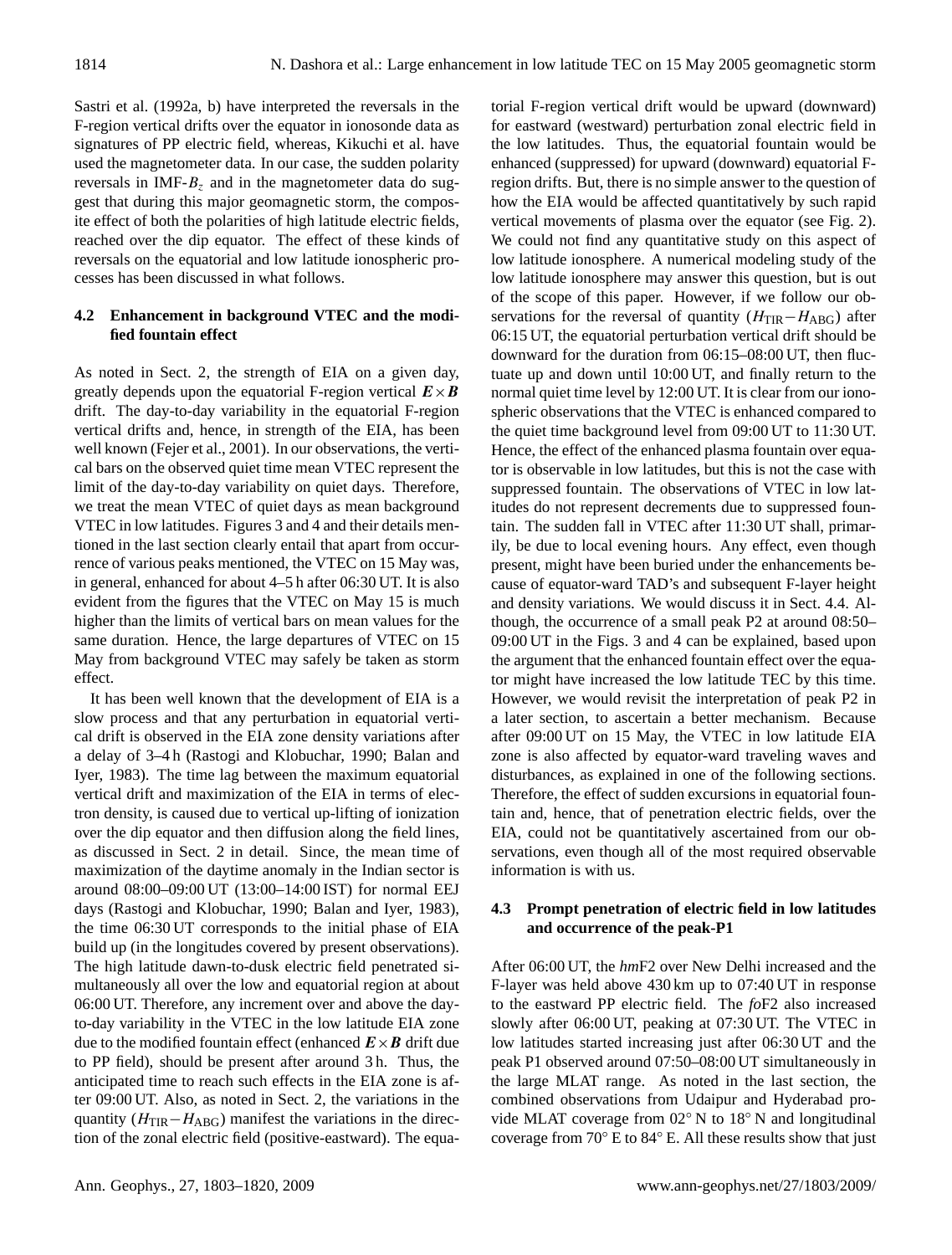after the commencement of the main phase of the storm, the entire low latitude ionosphere started responding to the zonal disturbance electric field. Fejer and Scherliess (1995, 1997) and Abdu (1997) have shown that the response of the equatorial and low latitude ionosphere to the geomagnetic storms is strongly time dependent. Recently, it has been again emphasized that the prompt penetration of electric fields to the low and equatorial latitudes generally lasts for about an hour or so (Fejer et al., 2007). In the present case, the dawn-todusk PP electric field is directed eastward during the day and enhanced the low latitude  $E \times B$  drift of the ionization. This inference is based on the data from the ionosonde at New Delhi, which showed a sudden rise in *hm*F2. The electron density enhanced after a time lag. Under the influence of eastward penetration electric field, the vertical drift of the local low latitude F-region plasma is increased. While the production at the lower altitudes continued, the uplift of plasma at higher altitudes, where the recombination rates are much lower, resulted in the increased density. Thus, the entire low latitude ionosphere simultaneously lifted up, followed by enhanced *fo*F2 at New Delhi and enhanced VTEC in a range of low latitudes. This argument may be sufficient to explain the increments observed in all the parameters but not for the formation of peak P1. The peak P1 is formed due to sudden decrements in *hm*F2, *fo*F2 and VTEC, following the increments. The explanation of sudden decrements in all the parameters is not straightforward. As noted above, the dawnto-dusk penetration field may not last longer than one hour or so. The low latitude F-region is uplifted due to the penetration electric field but descended, once the effect of this field ceased. Then, at lower heights, the electron densities decreased due to higher recombination rates. This is what we have observed. The above case of decrement in electron density is strengthened under penetration of dusk-to-dawn electric field in low latitudes, subsequent to the penetration of dawn-to-dusk directed field. The downward drift due to penetration westward electric field has better facilitated by the normal re-distribution of the plasma of the uplifted F-layer. The *hm*F2 decreased by 10 km at around 07:00 UT and recovered just before 07:30 UT. After 07:30 UT, there was a sudden and anomalous reduction in *hm*F2 from 450 km to 350 km at 08:30 UT. The simultaneous reduction in the *fo*F2 from 14 MHz to 10.5 MHz is also significant. Such decrements support the presence of dusk-to-dawn electric field in the low latitudes. Concurrently this also provides evidence that storm time penetration electric field directly modifies the low latitude ionospheric plasma densities, apart from the low latitude density modifications governed by the plasma fountain over the equator. This is a first-of-its-kind observation reported in the literature, so far. The effect of penetration electric field over the dip equator and the subsequent effects on the EIA have been studied by many authors but, the local response of the low latitude ionosphere has been first time reported in this study.

## **4.4 Traveling atmospheric/ionospheric disturbances and occurrence of the peaks P2, P3, P4 and P5**

The observations detailed in Sect. 3 reveal two features in the VTEC after 09:00 UT on 15 May. The first feature is the highly enhanced level of VTEC and the second is the occurrence of various peaks namely P2, P3, P4 and P5. As mentioned in Sect. 4.2, the effects of equatorial F-region perturbed vertical plasma drifts should reach the EIA zone after about 09:00 UT. Since, the rapid switching in the direction of penetration electric field over equator has greatly affected the equatorial vertical drifts, the one to one correspondence of the same in the EIA development may not be clear. However, the initial plasma uplift due to dawn-to-dusk directed penetration field might have strengthened the EIA after 09:00 UT. This conclusion is similar to the ones drawn by Tsurutani et al. (2004) and Huba et al.(2005). While, this may partly contribute to the enhanced levels of VTEC in low latitudes after 09:00 UT, the formation of peaks in VTEC and sustenance of the higher levels until 11:30 UT, necessitate another pertinent mechanism. As we have detailed in Sect. 1, the impulsive high-energy inputs in the high latitudes during the main phase of geomagnetic storms are known to launch the traveling atmospheric disturbances (TADs). These disturbances travel equator ward with high velocities (Bauske and Prolss, 1997) and may result in the uplifting of the Flayer (Millward et al., 1993; Prolss and Ocko, 2000). The New Delhi ionogram data presented in Fig. 5 shows that the *hm*F2 was 350 km at around 08:40 UT, and then a large and anomalous ascent in *hm*F2 occurred at around 09:00 UT. The *hm*F2 raised by more than 200 km within a short duration of half an hour between 08:40 UT and 09:10 UT. The maximum in the *hm*F2 occurred at 09:10 UT with a large value of about 580 km. Such a remarkable elevation in the F-layer height within 3h of the commencement of the storm main phase, marks a strong presence of the equatorward traveling atmospheric disturbances (TADs) in the low latitudes. The TADs are impulse-like perturbations formed by a superposition of gravity waves, which propagate with high velocity in meridional direction. An average velocity of the TADs can be estimated from the time of the aforementioned elevation in *hm*F2 and the presence of wave-like perturbations in VTEC. The average meridional velocity for traveling disturbances, estimated from the time delay of 3 h to travel from auroral zone to low latitudes is ∼485 m/s. It has been emphasized that the TADs affect the ionosphere primarily through their equatorward meridional winds, which drag the ionization along the inclined magnetic field lines, higher in altitude. The height of the ionization layer is thus changed and an increase in layer height leads to a positive ionospheric storm if the height dependence of the ionization production and loss is considered. Therefore, an ascent in *hm*F2 at around 09:00 UT followed by the anomalous increments and enhanced level of *fo*F2 after 09:30 UT at New Delhi confirms the effect of TADs in low latitudes (Prolss, 1993; Kirchenghast, 1996). The TADs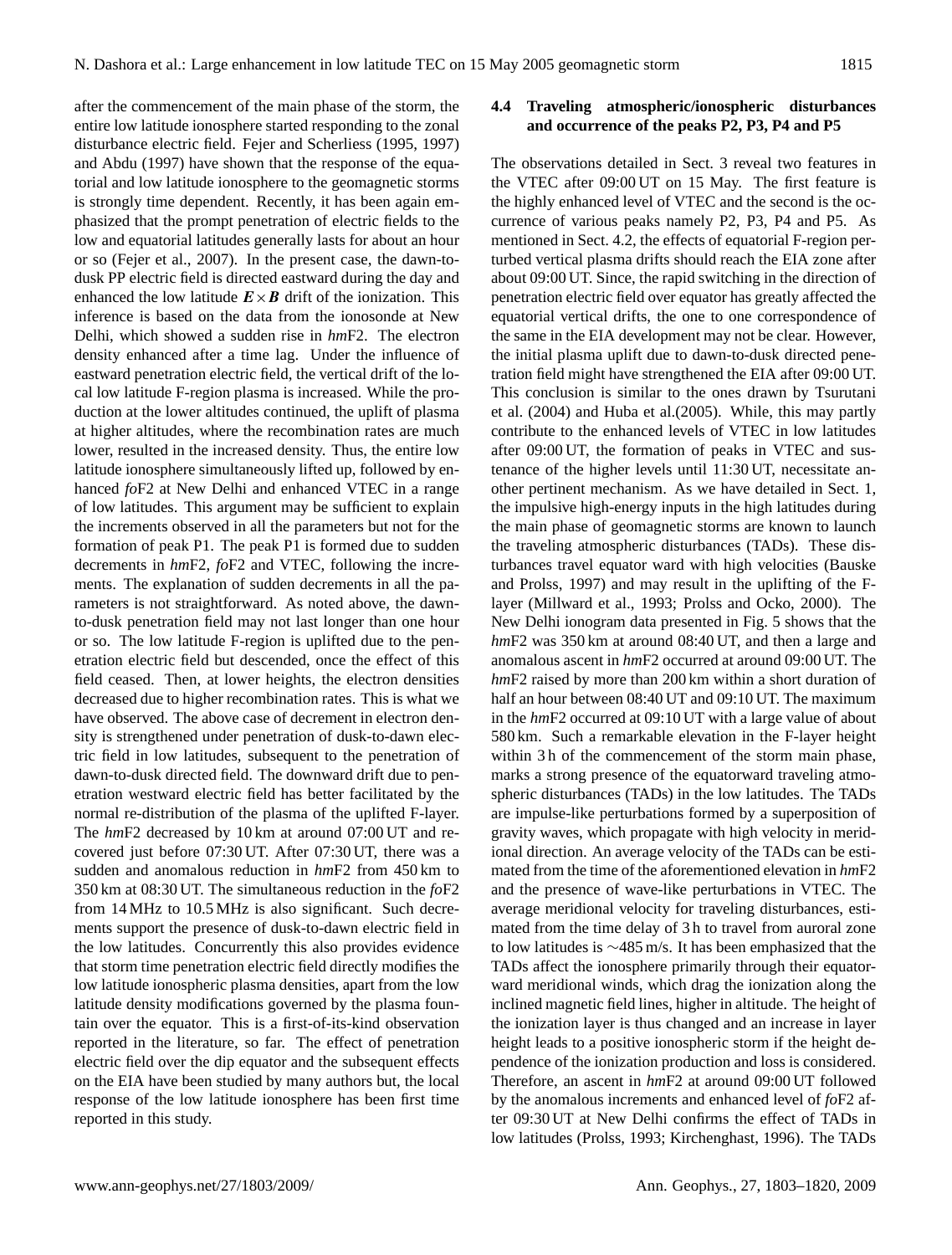manifest as TIDs in the ionosphere and the effect of TIDs in ionospheric TEC has been observed as increased levels of VTEC. The presence of peak P2 may also be associated with TIDs. However, the detrended VTEC in Figs. 3 and 4, clearly reveal that the peak P3 and P4 are more pronounced and may undoubtedly signify the presence of TIDs. We estimated the period of the wave like perturbations from the detrended VTEC information. The period of disturbance found to be around 40–45 min and is in conformity with recent observations by Tsugawa et al. (2004) and Ding et al. (2007). The detrended VTEC curves show that the wave-like disturbance have diminishing amplitude in time and space. The P3 and P4 in the observations from Udaipur are more enhanced than from Hyderabad. This confirms the modeling results of Balthazor and Moffett (1997) that the amplitude of TADs decreases, as they arrive closer to the dip equator. The same is clear from the mild signatures of peak P5, which have been observed from Udaipur (see Fig. 3), but is missing from the observations from Hyderabad. The TADs in low latitudes support the enhanced levels of VTEC on 15 May after 09:00 UT. The TADs, manifested as TIDs, also seem to explain the sustenance of the enhanced levels in low latitudes until 11:30 UT, which has neither been facilitated by the effect of disturbance electric fields in low latitudes nor by the response of the EIA to them.

# **4.5 Effect of the space weather events on position solutions provided by GPS**

The position of a GPS receiver/user can be estimated using the GPS signal. Inherent to the position solution are some errors related to satellite orbit, satellite clock, satellite and receiver hardware biases, receiver clock, total electron content and total water content in the line of sight for a satellitereceiver pair (Hoffmann-Wellenhof, 2001). Among the dispersive errors are the line of sight TEC and the hardware differential biases. A satellite based navigation system (SBAS) like WAAS (Wide Area Augmentation Systems) in the USA and the forthcoming GAGAN (GPS aided geo-augmented navigation) in India, monitors GPS satellite signals for the aforementioned errors and then generates correction messages to improve positioning accuracy for users. In equatorial and low latitudes, the day-to-day variability in TEC hinders the accurate position estimates. The maximal variability in TEC encountered in these latitudes all over the globe and hence, in Indian zone because it falls under the northern part EIA. The crest of northern part of EIA lies between  $12^{\circ}-16^{\circ}$ MLAT for variable solar activity. Therefore, even the dayto-day TEC corrections for SBAS are highly variable in the Indian zone. The situation worsens in the EIA zone when the events like equatorial spread-F (ESF) and geomagnetic storms occur. Dashora and Pandey (2005) first reported the effects of ESF on GPS-TEC, in the Indian zone. The ESF, being post-evening phenomena, do greatly affect the nighttime ionospheric correction capability for any SBAS. The TEC depletions of about 20–25 TECU and the ionospheric scintillations associated with the ESF affect the phase and amplitude of the GPS signal. It has been a big challenge so far to predict the occurrence of ESF and the temporal corrections thereof. We wish to emphasize here the similarity with the space weather events. They originate from the sun and subsequent to the occurrence of geomagnetic storms and sub-storm, do affect the ionosphere on varied time scales from hours to days, known as ionospheric storms. The effects of geomagnetic storm on GPS-TEC are comparable and sometimes more grievous than ESF, because of their independence in temporal occurrence with regards to local time. We have presented the results of a daytime positive ionospheric storm followed by a major geomagnetic storm in this paper in terms of GPS-TEC. The results show that the rapid variations of about 15–20 TECU occurred in the VTEC on 15 May, compared to quiet time levels, whereas, the peak values of VTEC were about 95–100 TECU on storm day. A TECU corresponds to a vertical delay of 0.16 m on L1 frequency and hence the ionospheric error extended to ∼16 m on 15 May. The rapid and large temporal and spatial variations in the ionospheric error are more threatening than the absolute errors. Henceforth, in reference to the variations in TEC on 15 May 2005, there is a great need to understand the variability of low latitude TEC in order to mitigate the ionospheric errors for the user of any SBAS system. Such corrections are stringent for the more precise aviation requirements based on any SBAS, in the EIA zone. Our observation and study highlights the urgent need for more rigorous efforts in understanding the response of the equatorial and low latitude ionosphere during the Space Weather events.

# **5 Conclusions**

We have studied an interplanetary event that caused a major geomagnetic storm on 15 May 2005. It has been noted that the interplanetary disturbances originating from the Sun, greatly altered the near-earth space weather conditions on a large temporal and spatial scale. The response of the coupled magnetosphere-ionosphere-thermosphere system during the event greatly departed from quiet time conditions. The main results and observations that we wish to illustrate from this study are as follows:

- 1. The storm commenced in the early morning hours in Indian longitude sector and the ionospheric effect of the penetration of electric field associated with SSC could not be ascertained from our observations.
- 2. The main phase of the storm commenced at 06:00 UT, when the IMF- $B<sub>z</sub>$  suddenly turned southward and dropped to −45 nT. Subsequently, the dawn-to-dusk electric field associated with high latitude convection (Kikuchi, 1996), penetrated simultaneously to equatorial and low latitudes. The same has been evident by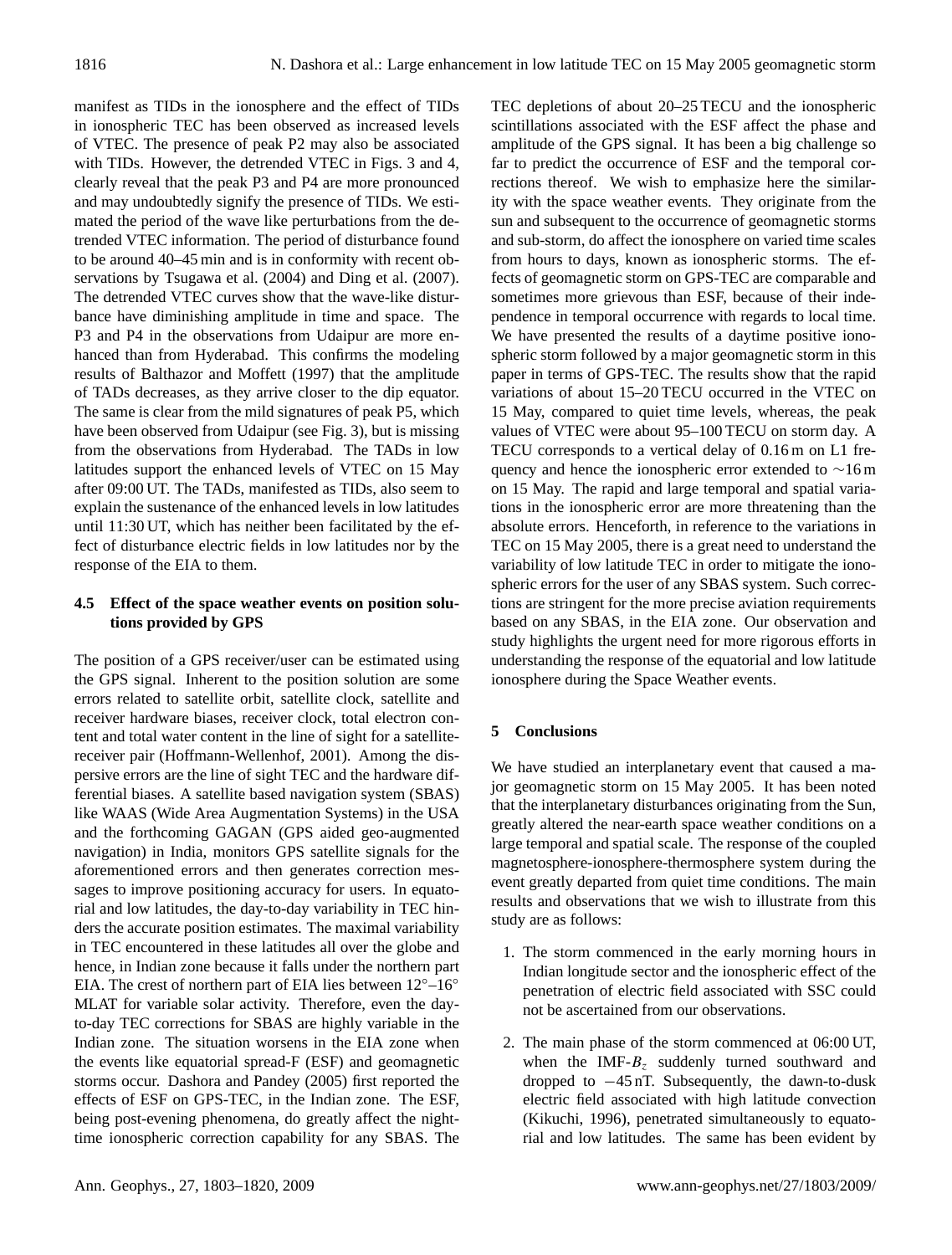fluctuations in the magnetometer data. The lowest value of SYM-H index was −305 nT at around 08:20 UT on 15 May and categorized it as a major geomagnetic storm.

- 3. The IMF- $B<sub>z</sub>$  dropped to −45 nT, but did not remain steady at that level for a long period. The sudden recovery (northward transition) in IMF- $B<sub>z</sub>$  began a few minutes after the maximum negative excursion, however, it remained southward (below zero level) up to about 09:00 UT.
- 4. The magnetometer data from the Indian zone was evident in that the high latitude convection electric field of both polarity (eastward and westward), penetrated to equatorial and low latitudes, following the reversals in the IMF- $B_z$ . Anderson et al. (2002) have utilized the magnitude of the  $\Delta H$  for estimating the  $E \times B$  drift over the equator. Since, the effect of the disturbance current is enhanced in  $(\Delta H_{\text{TIR}}-\Delta H_{\text{ABG}})$  but that of the external field may not be well represented (especially in low latitudes), we have utilized the  $(\Delta H_{\text{TIR}} - \Delta H_{\text{ABG}})$  for deducing merely the direction of the penetration electric field and not the magnitude of the  $E \times B$  drift, unlike others (Anderson et al., 2002).
- 5. The concurrent enhancement in low latitude VTEC and *fo*F2 after 06:30 UT, in response to the dawn-to-dusk penetration electric field, has been attributed to local low latitude response to the dawn-to-dusk penetration electric field. The peak P1 formed because the increments in the VTEC and *fo*F2 were preceded by sudden decrements at around 07:50–08:10 UT. The decrements have been attributed to, either the termination of the penetration eastward electric field, or to the penetration of westward (dusk-to-dawn) electric field to low latitudes (Kelley et al., 1979). These decrements in low latitude EIA zone have not been related to suppression of equatorial fountain because a delay of less than two hours does not justify the relevance.
- 6. The presence of TADs at low latitude has been evident by anomalous ascent of *hm*F2 by 200 km within half an hour duration at around 09:00 UT. The enhanced levels of VTEC and *fo*F2 after 09:00 UT on 15 May, compared to the quiet background VTEC, have been attributed to the uplift of F-layer at low latitudes, in response to meridional winds associated with equator-ward TADs. An increase in layer height lead to a positive ionospheric storm under consideration of the height dependence of the ionization production and loss during daytime. Our observations are conform with model results of Balthazor and Mofett (1997). The results show that, after the commencement of the main phase of the storm, the TADs arrived in low latitudes when the extra ionization, due to enhanced fountain over the equator, was

reached. Thus the development of the EIA and the effect of equator-ward TIDs in TEC competed to produce the net variations in TEC in low latitudes.

- 7. The average velocity of TADs obtained is ∼485 m/s and the period of wave-like disturbances in VTEC is ∼40– 45 min. Both of the observations are in conformity with Tsugawa et al. (2004) and Ding et al. (2007).
- 8. We present the first results of the effect of geomagnetic storm that occurred on 15 May 2005 on GPS-TEC from the Indian zone. We have emphasized that the TEC variations in low latitudes during geomagnetic storms pose a serious threat to satellite based navigation systems. There is an urgent need to begin the GPS network based studies in Indian zone for better temporal and spatial coverage during such events. Our future plan is to use such network data for better quantification of the results and inclusion of low latitude ionospheric models to study the individual effects of various processes in the coupled system.
- 9. There have been many attempts to model the ionospheric responses to geomagnetic storms (Fejer and Scherliess, 1995, 1997; Huba et al., 2005; Huang et al., 2005; Maruyama et al., 2005, 2007, and references therein). The observations presented here will provide more inputs for better reproduction of the responses of low latitude electrodynamics during space weather events, especially for the temporal occurrence of effects of penetration electric fields and TADs on low latitude TEC.

*Acknowledgements.* We thank the ACE SWEPAM and MAG instrument teams and the ACE Science Center for providing the ACE data. We acknowledge the International GNSS Service (IGS) for providing the GPS data. The SYM-H data are provided by the World Data Center for Geomagnetism at Kyoto University, Japan. The GSV 4004A GPS receiver and TEC monitor at Udaipur was purchased through the grants from University Grants Commission, New Delhi under the DRS program and the X plan. R. Pandey acknowledges the ISRO-RESPOND for partial support of the work.

Topical Editor M. Pinnock thanks J.-H. Sastri and H. Chandra for their help in evaluating this paper.

## **References**

- Abdu, M. A.: Major phenomena of the equatorial ionospherethermosphere system under disturbed conditions, J. Atmos. Solor-Terr. Phys., 59(13), 1505–1519, 1997.
- Afraimovich, E. L., Kosogorov, E. A., Leonovich, L. A., Palamartchouk, K. S., Perevalova, N. P., and Pirog, O. M.: Determining parameters of large-scale traveling ionospheric disturbances of auroral origin using GPS-arrays, J. Atmos. Sol. Terr. Phys., 62, 553–565, 2000.
- Anderson, D., Anghel, A., Yumoto, K., Ishitsuka, M., and Kudeki, E.: Estimating daytime vertical  $\mathbf{E} \times \mathbf{B}$  drift velocities in the equatorial F-region using ground-based magnetometer observations,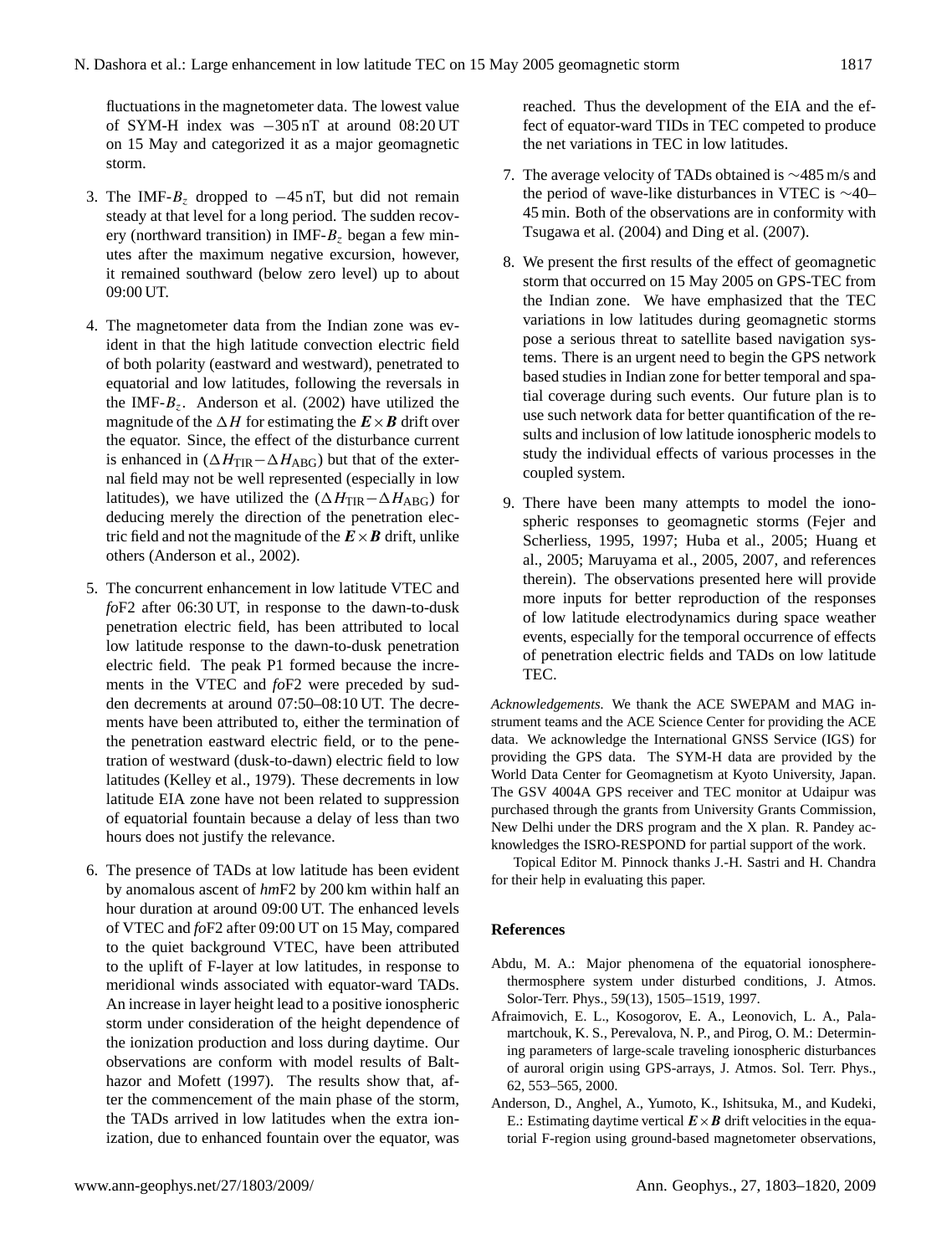Geophys. Res. Lett., 29(12), 1596, doi:10.1029/2001GL014562, 2002.

- Anderson, D., Anghel, A., Chau, J., and Veliz, O.: Daytime vertical  $E \times B$  drift velocities inferred from ground-based magnetometer observations at low latitudes, Space Weather, 2, S11001, doi:10.1029/2004SW000095, 2004.
- Anderson, D., Anghel, A., Chau, J. L., and Yumoto, K.: Global, low-latitude, vertical  $E \times B$  drift velocities inferred from daytime magnetometer observations, Space Weather, 4, S08003, doi:10.1029/2005SW000193, 2006.
- Anghela, A., Anderson, D., Maruyama, N., Chau, J., Yumoto, K., Bhattacharyya, A., and Alex, S.: Interplanetary electric fields and their relationship to low-latitude electric fields under disturbed conditions, J. Atmos. Solor-Terr. Phys., 69, 1147–1159, 2007.
- Balan, N. and Iyer, K. N.: Equatorial anomaly in ionospheric electron content and its relation to dynamo currents, J. Geophys Res., 88, 10259–10262, 1983.
- Balthazor, R. L. and Moffett, R. J.: A study of atmospheric gravity waves and travelling ionospheric disturbances at equatorial latitudes, Ann. Geophys., 15, 1048–1056, 1997, [http://www.ann-geophys.net/15/1048/1997/.](http://www.ann-geophys.net/15/1048/1997/)
- Basu, Su., Basu, S., Valladares, C. E., Yeh, H.-C., Su, S.-Y., Mackenzie, E., Sultan, P. J., Aarons, J., Rach, F. J., Doherty, P., Groves, K. M., and Bullett, T. W.: Ionosphearic effects of major magnetic storms during the interational space period of september and october 1999: GPS obervations, VHF/UHF scintillations, and in situ density structurs at middle and equatorial latitudes, Geophys. Res. Lett., 106(12), 30389–30413, 2001.
- Bauske R. and Prolss, G. W.: Modelling the ionospheric response to travelling atmospheric disturbances, J. Geophys. Res., 102, 14555–14562, 1997.
- Bittencourt, J. A. and Abdu, M. A.: A theoretical comparison between apparent and real vertical ionization drift velocities in the equatorial F region, J. Geophys. Res., 86, 2451–2454, 1981.
- Blanc, M. and Richmond, A. D.: The ionospheric disturbance dynamo, J. Geophys. Res., 85, 1669–1686, 1980.
- Blewitt, G.: An Automatic Editing Algorithm for GPS Data, Geophys. Res. Lett., 17(3), 199–202, 1990.
- Buonsanto, M. J.: Ionospheric storms: A review, Space Sci. Rev., 88, 563–601, 1999.
- Chandra, H. and Rastogi, R. G.: Geomagnetic storm effects on ionospheric drifts and the equatorial Es over the magnetic equator, Ind. J. Radio Space Phys., 3, 332–336, 1974.
- Dashora, N. and Pandey, R.: Observations in equatorial anomaly region of total electron content enhancements and depletions, Ann. Geophys., 23, 2449–2456, 2005,

[http://www.ann-geophys.net/23/2449/2005/.](http://www.ann-geophys.net/23/2449/2005/)

- Dashora, N. and Pandey, R.: Variations In Total Electron Content Near The Crest of The Equatorial Ionization Anomaly During the November 2004 Geomagnetic Storm, Earth Planets Space, 59, 127–131, 2007a.
- Dashora, Nirvikar and Pandey, R.: GPS Data Post-Processing Methods for Un-differenced Receivers Located near the crest of EIA, International Beacon Satellite Symposium, Boston, USA, 2007b.
- Ding, F., Wan, W., Ning, B., and Wang, M.: Large-scale traveling ionospheric disturbances observed by GPS total electron content during the magnetic storm of 29–30 October 2003, J. Geophys.

Res., 112, A06309, doi:10.1029/2006JA012013, 2007.

- Fejer, B. G., Gonzales, C. A., Farley, D. T., Kelley, M. C., and Woodman, R. F.: Equatorial electric fields during magnetically disturbed periods: 1. Effect of the interplanetary magnetic field, J. Geophys. Res., 84, 5797–5802, 1979.
- Fejer, B. G.: Low latitude electrodynamic plasma drifts: a review, J. Atmos. Terr. Phys., 53, 677–693, 1991.
- Fejer, B. G. and Scherliess, L.: Time dependent response of equatorial ionospheric electric fields to megnetospheric disturbances, Geophys. Res. Lett., 22, 851–854, 1995.
- Fejer, B. G. and Scherliess, L.: Empirical models of storm-time equatorial zonal electric fields, J. Geophys. Res., 102, 24047– 24056, 1997.
- Fejer, B. G. and Scherliess, L.: On the variability of equatorial F-region vertical plasma drifts, J. Atmos. Solar-Terr. Phys., 63, 893–897, 2001.
- Fejer, B. G., Jensen, J. W., Kikuchi, T., Abdu, M. A., and Chau, J. L.: Equatorial Ionospheric Electric Fields During the November 2004 Magnetic Storm, J. Geophys. Res., 112, A10304, doi:10.1029/2007JA012376, 2007.
- Forbes, J. M.: The equatorial electrojet, Rev. Geophys. Space Phys., 19, 469–504, 1981.
- Foster, J. C. and Rideout, W.: Midlatitude TEC enhancements during the October 2003 superstorm, Geophys. Res. Lett., 32, L12S04, doi:10.1029/2004GL021719, 2005.
- Gonzales, C. A., Kelley, M. C., Behnke, R. A., Vickrey, J. F., Wand, R., and Holt, J.: On the latitudinal variations of the ionospheric electric field during magnetospheric disturbances, J. Geophys. Res., 88, 9135–9144, 1983.
- Gonzalez, W. D., Joselyn, J. A., Kamide, Y., Kroehl, H. W., Rostoker, G., Tsurutani, B. T., and Vasyliunas, V. M.: What is a geomagnetic storm?, J. Geophys. Res., 99, 5771–5792, 1994.
- Gurtner, W.: RINEX: The Receiver-Independent Exchange Format, GPS World, vol. 5, nr. 7, July 1994.
- Hines, C.O.: Internal Atmospheric Gravity Waves at ionospheric heights, Can. J. Phys., 38, 1441–1481, 1960.
- Hines, C. O.: The upper atmosphere in motion, Geophysical Monograph, American Geophysical Union, 1974.
- Ho, C. M., Mannucci, A. J., Sparks, L., Pi, X., Lindqwister, U. J., Wilson, B. D., Iijima, B. A., and Reyes, M. J.: Ionospheric total electron content perturbations monitored by the GPS global network during two northern hemisphere winter storms, J. Geophys. Res., 103(A11), 26409–26420, doi:10.1029/98JA01237, 1998.
- Hocke, K. and Schlegel, K.: A review of atmospheric gravity waves and travelling ionospheric disturbances: 1982–1995, Ann. Geophys., 14, 917–940, 1996,

[http://www.ann-geophys.net/14/917/1996/.](http://www.ann-geophys.net/14/917/1996/)

- Hofmann-Wellenhof, B., Lichtenegger, H., and Collins, J.: Global Positioning System: Theory and Practice, Springer-Verlag, 2001.
- Huang, C.-S., Foster, J. C., and Kelley, M. C.: Long-duration penetration of the interplanetary electric field to the low-latitude ionosphere during the main phase of magnetic storms, J. Geophys. Res., 110, A11309, doi:10.1029/2005JA011202, 2005.
- Huba, J. D., Joyce, G., Sazykin, S., Wolf, R., and Spiro, R.: Simulation study of penetration electric field effects on the lowto mid-latitude ionosphere, Geophys. Res. Lett., 32, L23101, doi:10.1029/2005GL024162, 2005.
- Jakowski, N., Schlter, S., and Sardn, E.: Total electron content of the ionosphere during the geomagnetic storm on 10 January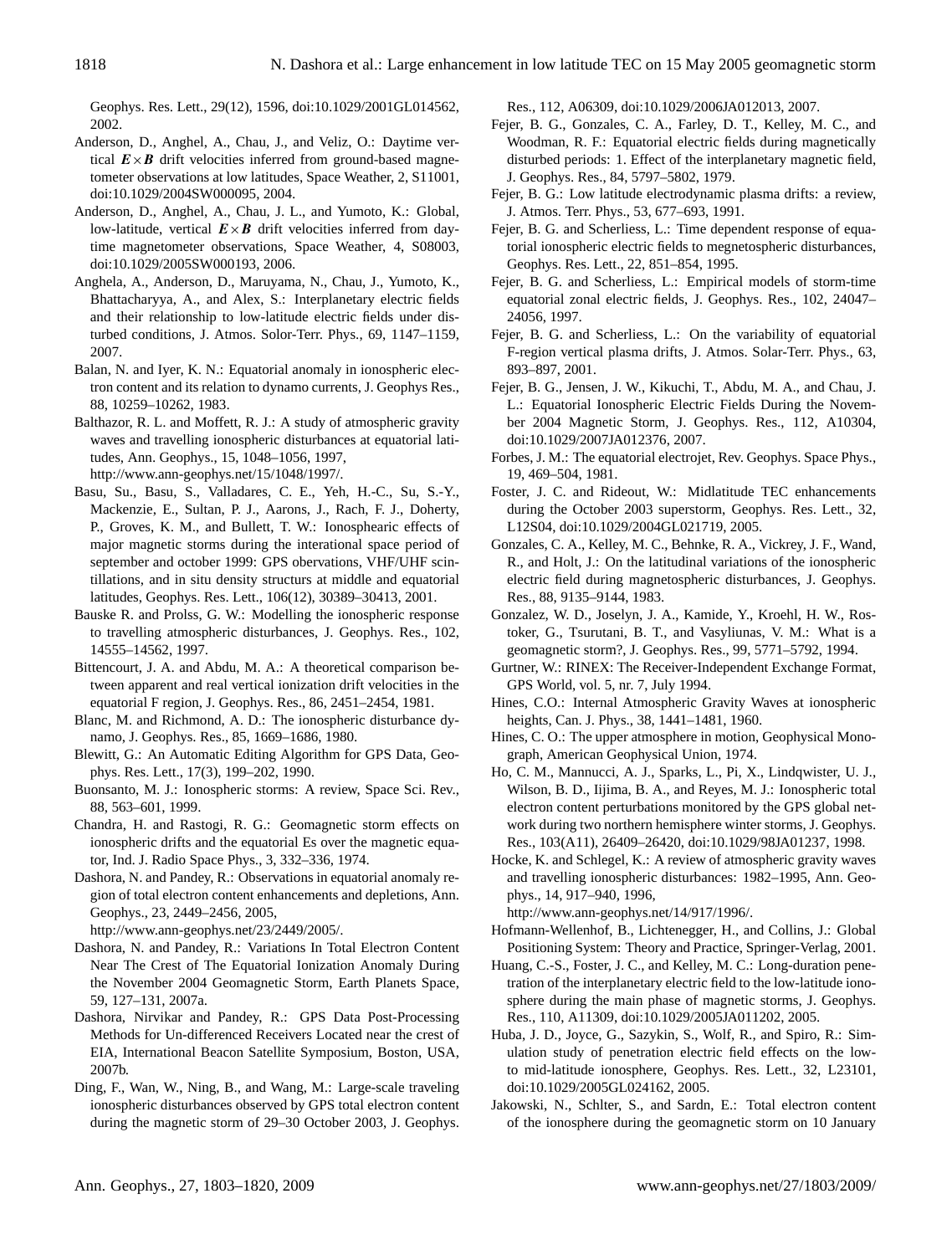1997, J. Atmos. Solar-Terr. Phys., 61(3–4), 299–307, 1999.

- Jing, N. and Hunsucker, R. D.: A theoretical investigation of sources of large and medium scale atmospheric gravity waves in the auroral oval, J. Atmos. Terr. Phys., 55, 1667–1679, 1993.
- Kelly, M. C., Fejer, B. G., and Gonzalez, C. A.: An explanation for anomalous equatorial ionospheric electric fields associated with the northward turning of the interplanetary magnetic field, Geophys. Res. Lett., 6, 301–304, 1979.
- Kelly, M. C.: The Earth's ionospher, Academic, San Diego, Calif., 1989.
- Kikuchi, T., Luhr, H., Kitamura, T., Saka, O., and Schlegel, K.: Direct penetration of the polar electric field to the equator during a DP2 event as detected by the auroral and equatorial magnetometer chains and the EISCAT radar, J. Geophys. Res., 101(A8), 17161–17173, 1996.
- Kikuchi, T., Hashimoto, K. K., and Nozaki, K.: Penetration of magnetospheric electric fields to the equator during a geomagnetic storm, J. Geophys. Res., 113, A06214, doi:10.1029/2007JA012628, 2008.
- Kikuchi, T. and Araki, T.: Horizontal transmission of the polar electric field to the equator, J. Atmos. Sol. Terr. Phys., 41, 927–936, 1979.
- Kil, H., Oh, S.-J., Paxton, L. J., Zhang, Y., Su, S.-Y., and Min, K.- W.: Spike-like change of the vertical  $E \times B$  drift in the equatorial region during very large geomagnetic storms, Geophys. Res. Lett., 34, L09103, doi:10.1029/2007GL029277, 2007.
- Kirchengast, G., Hocke, K., and Schlegel, K.: The gravity wave TID relationship: Insight via theoretical model – EISCAT data comparison, J. Atmos. Terr. Phys., 58, 233–243, 1996.
- Kudeki, E., Bhattacharyya, S., and Woodman, R. F.: A new approach in incoherent scatter F-region  $E \times B$  drift measurements at Jicamarca, J. Geophys. Res., 104, 28145–28162, 1999.
- Kumar S., Chandra, H., and Sharma, S.: Geomagnetic storms and their ionospheric effects observed at the equatorial anomaly crest in the Indian region, J. Atmosph. Sol. Terr. Phys., 67, 581–594, 2005.
- Lin, C. H., Richmond, A. D., Liu, J. Y., Yeh, H. C., Paxton, L. J., Lu, G., Tsai, H. F., and Su, S.-Y.: Large scale variations of the low-latitude ionosphere during the octobar-november 2003 superrtorm: observational results, J. Geophys. Res., 110, A09S28, doi:10.1029/2004JA010900, 2005.
- Liu, J. Y., Tsai, H. F., Tseng, C. L., Tasil.-C., Liou, K., and Chao, K.: The Effect Of Geomagnetic Storm Ionospheric Total Electron Content At The Equatorial Anomaly Region, Adv. Space. Res., 24, 1491–1494, 1999.
- Ma, G. and Maruyama, T.: Derivation of TEC and estimation of instrumental biases from GEONET in Japan, Ann. Geophys., 21, 2083–2093, 2003, [http://www.ann-geophys.net/21/2083/2003/.](http://www.ann-geophys.net/21/2083/2003/)
- Mannucci, A. J., Tsurutani, B. T., Komjathy, A., Saito, A., Gonzalez, W. D., Guarnierir, F. L., Kozyara, J. U., and Skoug, R.: Dayside Global Ionospheric Responce To The Major Interplanetry Events Of October 29–30, 2003 "Halloween Storms", Geophys. Res. Lett., 32, L12S02, doi:10.1029/2004GL021467, 2005.
- Maruyama, N., Richmond, A. D., Fuller-Rowell, T. J., Codrescu, M. V., Sazykin, S., Toffoletto, F. R., Spiro, R. W., and Millward, G. H.: Interaction between direct penetration and disturbance dynamo electric fields in the storm-time equatorial ionosphere, Geophys. Res. Lett., 32, L17105, doi:10.1029/2005GL023763, 2005.
- Maruyamaa, N., Sazykin, S., Spiro, R. W., Anderson, D., Anghel, A., Wolf, R. A., Toffoletto, F. R., Fuller-Rowell, T. J., Codrescu, M. V., Richmond, A. D., and Millward, G. H.: Modeling storm-time electrodynamics of the low-latitude ionospherethermosphere system: Can long lasting disturbance electric fields be accounted for?, J. Atmos. Sol. Terr. Phys., 69, 1182–1199, 2007.
- Maruyama, T., Ma, G. Y., and Nakamura, M.: Signature of TEC storm on 6 November 2001 derived from dense GPS receiver network and ionospheric chain over Japan, J. Geophys. Res., 109, 1–11, A10302, doi:10.1029/2004JA010451, 2004.
- Millward, G. H., Moffett, R. J., Quegan, S., and Fuller-Rowell, T. J.: Effects of an atmospheric gravity wave on the midlatitude ionospheric F Layer, J. Geophys. Res., 98, 19173–19179, 1993.
- Nicolls, M. J., Kelley, M. C., Coster, A. J., Gonzalez, S. A., ´ and Makela, J. J.: Imaging the structure of a large-scale TID using ISR and TEC data, Geophys. Res. Lett., 31, L09812, doi:10.1029/2004GL019797, 2004.
- Nishida, A.: Coherence of geomagnetic DP2 magnetic fluctuations with interplanetary magnetic variations, J. Geophys. Res., 73(17), 5549–5559, 1968.
- Peymirat, C., Richmond, A. D., and Kobea, A. T.: Electrodynamic coupling of high and low latitudes: Simulations of shielding/overshielding effects, J. Geophys. Res., 105, 22991–23003, 2000.
- Prolss, G. W.: On explaining the local time variation of ionospheric storm effects, Ann. Geophys., 11, 1–9, 1993, [http://www.ann-geophys.net/11/1/1993/.](http://www.ann-geophys.net/11/1/1993/)
- Prolss, G. W. and Ocko, M.: Propagation of upper atmospheric storm effects towards lower latitudes, Adv. Space Res., 26(1), 131–135, 2000.
- Rastogi, R. G. and Klobuchar, J. A.: Ionospheric electron content within the equatorial anomaly belt, J. Geophys. Res., 95, 19045– 19052,1990.
- Rastogi, R. G.: Disturbance daily variation of electrojet current at Indian longitude sector, J. Atmos. Sol. Terr. Phys., 62, 695–700, 2000.
- Richmond, A. D.: Gravity wave generation, propagation, and dissipation in the thermosphere, J. Geophys. Res., 83, 4131–4145, 1978.
- Sastri, J. H.: Equatorial electric field of ionospheric disturbance dynamo origin, Ann. Geophys., 6(67), 635–642, 1988.
- Sastri, J. H., Ramesh, K. B., and Rangnath Rao, H. N.: Transient composite electric field disturbances near dip equator associated with auroral substorms, Geophys. Res. Lett., 19, 1451–1454, 1992a.
- Sastri, J. H., Ramesh, K. B., and Karunakaran, D.: On the nature of substorm-related transient electric field disturbances in the equatorial ionosphere, Planet. Space Sci., 40, 95–103, 1992b.
- Sastri, J. H., Jyoti, N., Somayajulu, V. V., Chandra, H., and Devasia, C. V.: Ionospheric storm of early November 1993 in the Indian equatorial region, J. Geophys. Res., 105, 18443–18455, 2000.
- Scherliess, E. and Fejer, B. G.: Radar and satellite global equatorial F-region vertical drift model, J. Geophys. Res., 104, 6829–6842, 1999.
- Somayajulu, V. V., Reddy, C. A., and Viswanathan, K. S.: Penetration of magnetospheric convective electric field to the equatorial ionosphere during the substorm of March 22, 1979, Geophys. Res. Lett., 14(8), 876–879, 1987.
- Tsugawa, T., Saito, A., and Otsuka, Y.: A statistical study